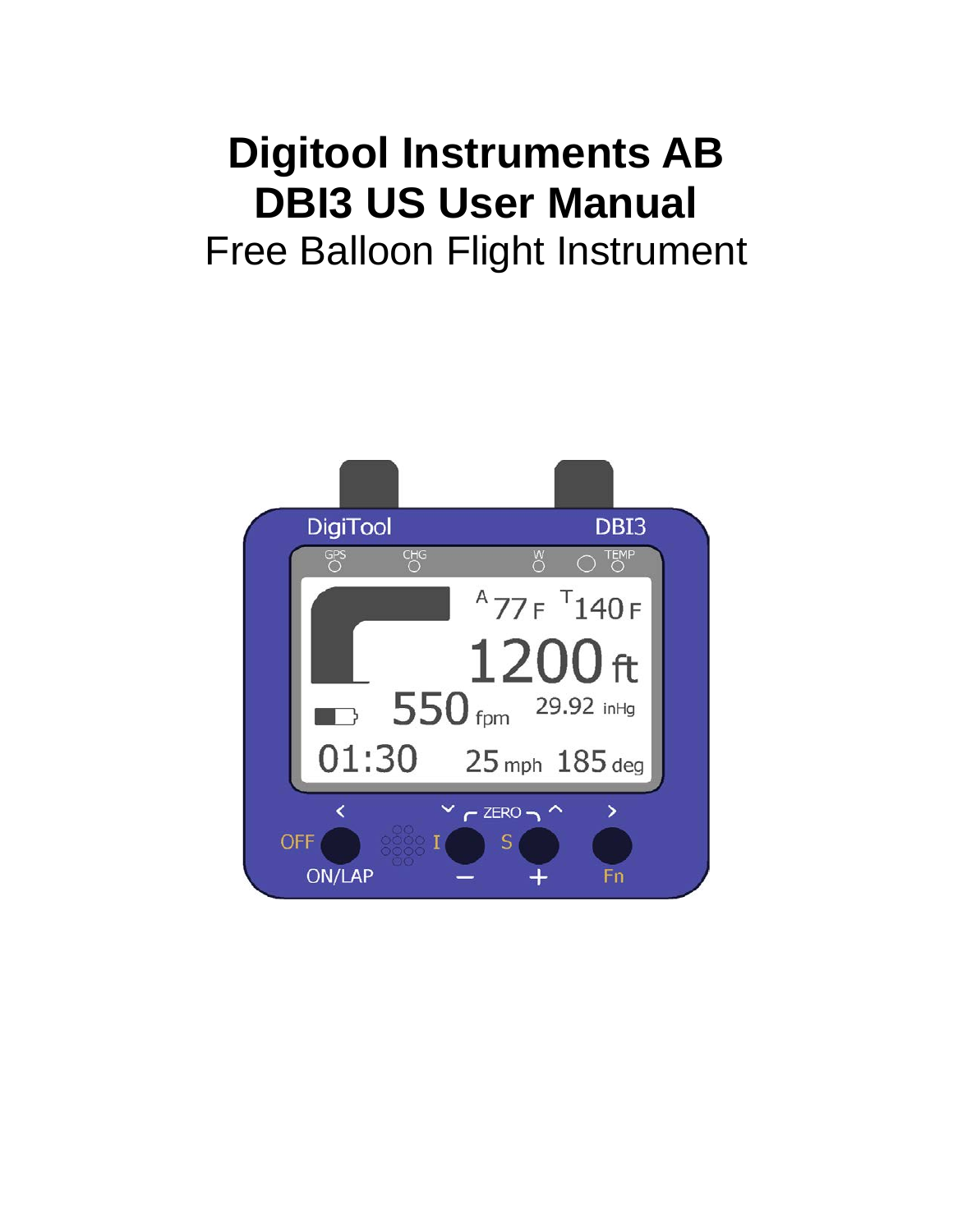Not Used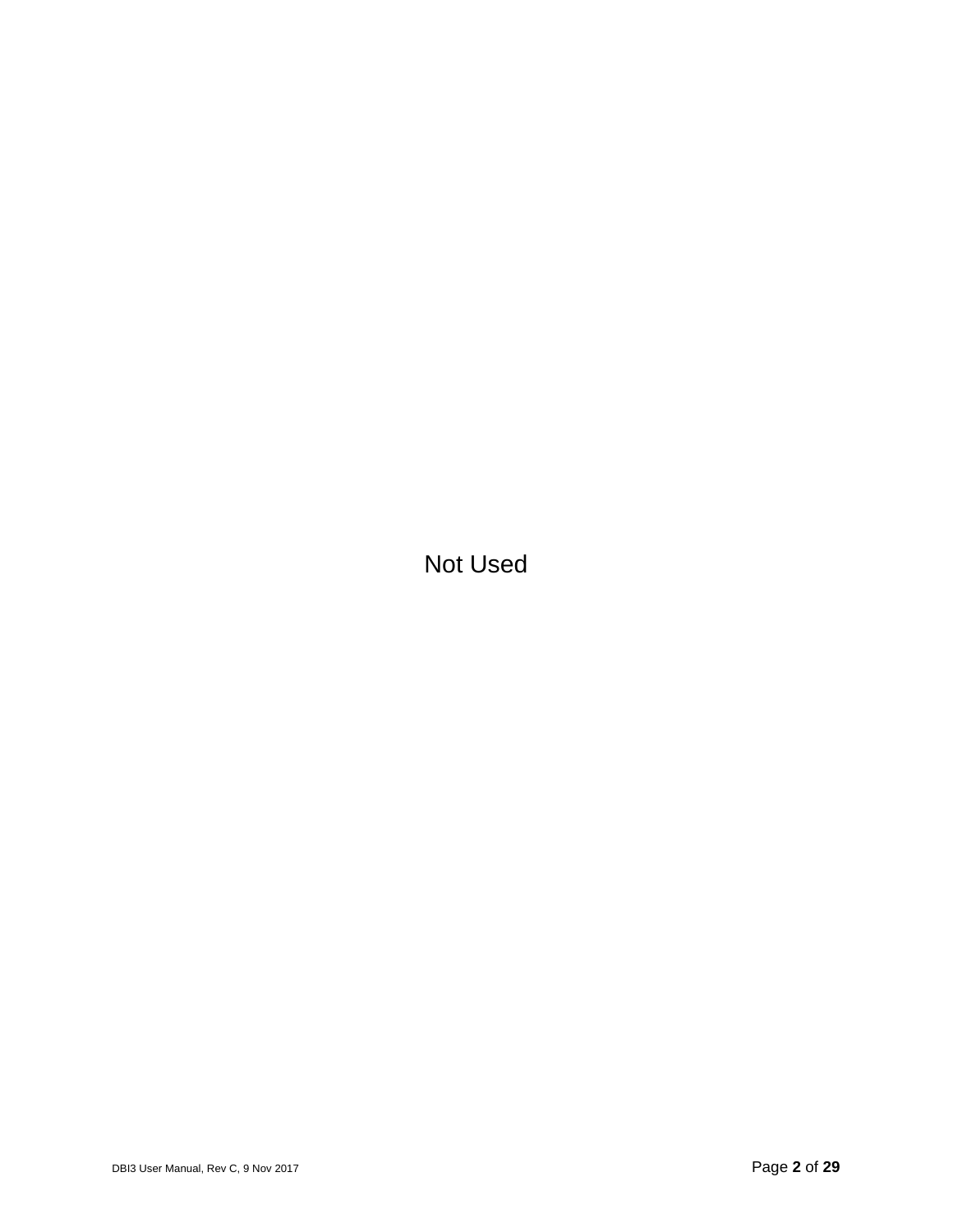#### **Safety**

Digitool AB has designed this flight instrument to enable the user to comply with the requirements of 14 CFR §31.85, Required Basic Equipment, as well as the equivalent requirements of other national aviation authorities. The DBI3 provides the necessary data to conduct safe flight operation across a wide spectrum of lighter-than-air operations, and should not be used for any purpose other than that for which it is designed.

#### **Notes, Cautions, and Warnings**

#### **NOTE**

A NOTE denotes information which is of special interest and importance to the reader.

#### **CAUTION**

A CAUTION includes information or instructions which, if not adhered to, may result in damage to the balloon or possible injury to passengers or crew.

#### **WARNING**

A WARNING alerts the reader to information and instructions which are imperative for the safe operation of the balloon system. Failure to adhere to these warnings may result in severe damage, injury or death.

#### **Operating Restrictions**

This instrument should ONLY be used in aircraft referred to as manned free balloons. On the reverse of the instrument is the marking "For Use in Hot Air Balloons only". See Figure 3.5, Back View.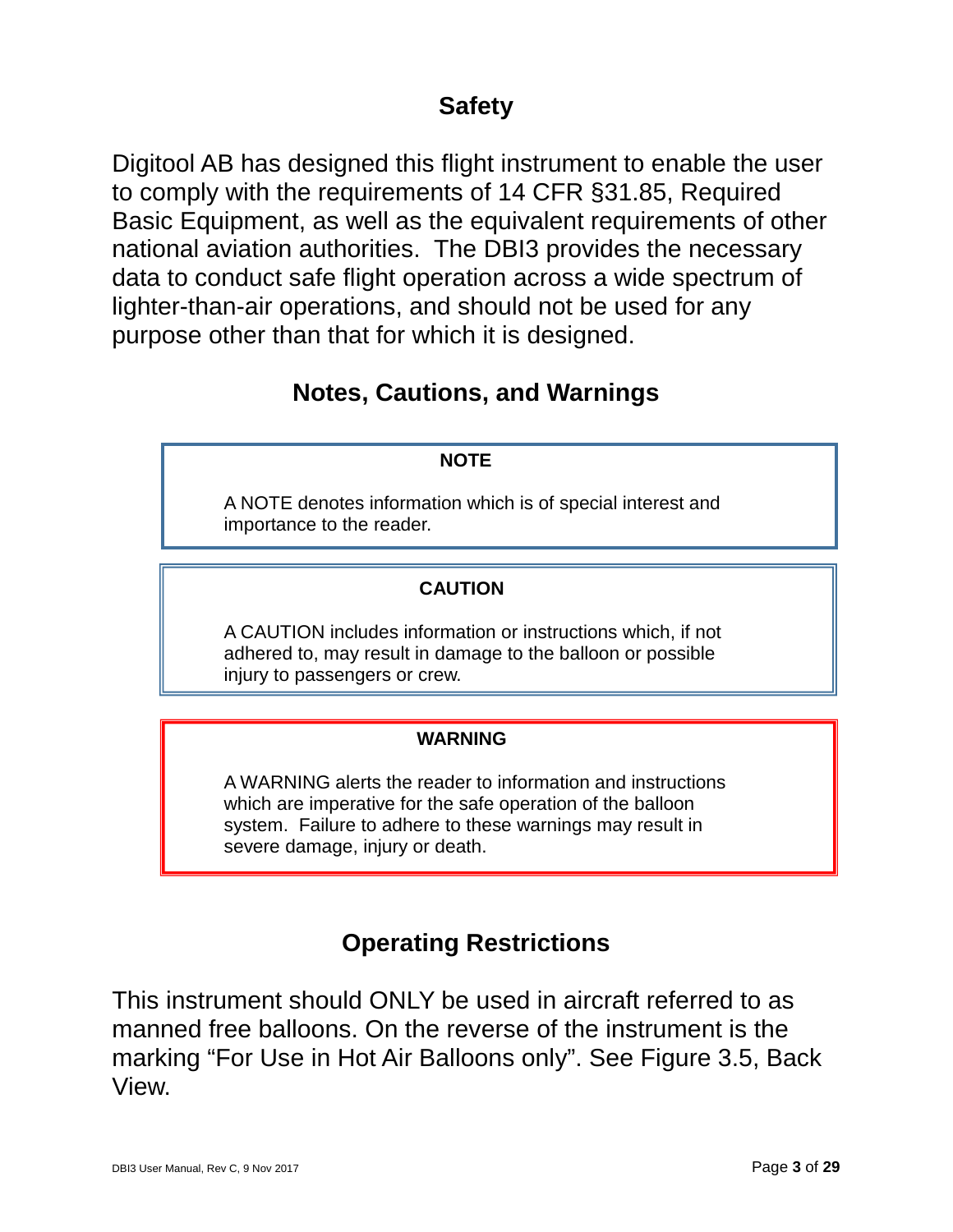## **Document Change Log**

| <b>Issue</b> | Change                                                               | <b>Date</b>  |
|--------------|----------------------------------------------------------------------|--------------|
| IR.          | Initial version                                                      | 3 March 2017 |
| A            | <b>Editorial Changes</b>                                             | 15 July 2017 |
| B            | Battery power indicator; added Setup<br>instructions as Appendix III | 11 Aug 2017  |
| C            | Editorial and graphics modifications<br>and changes                  | 9 Nov 2017   |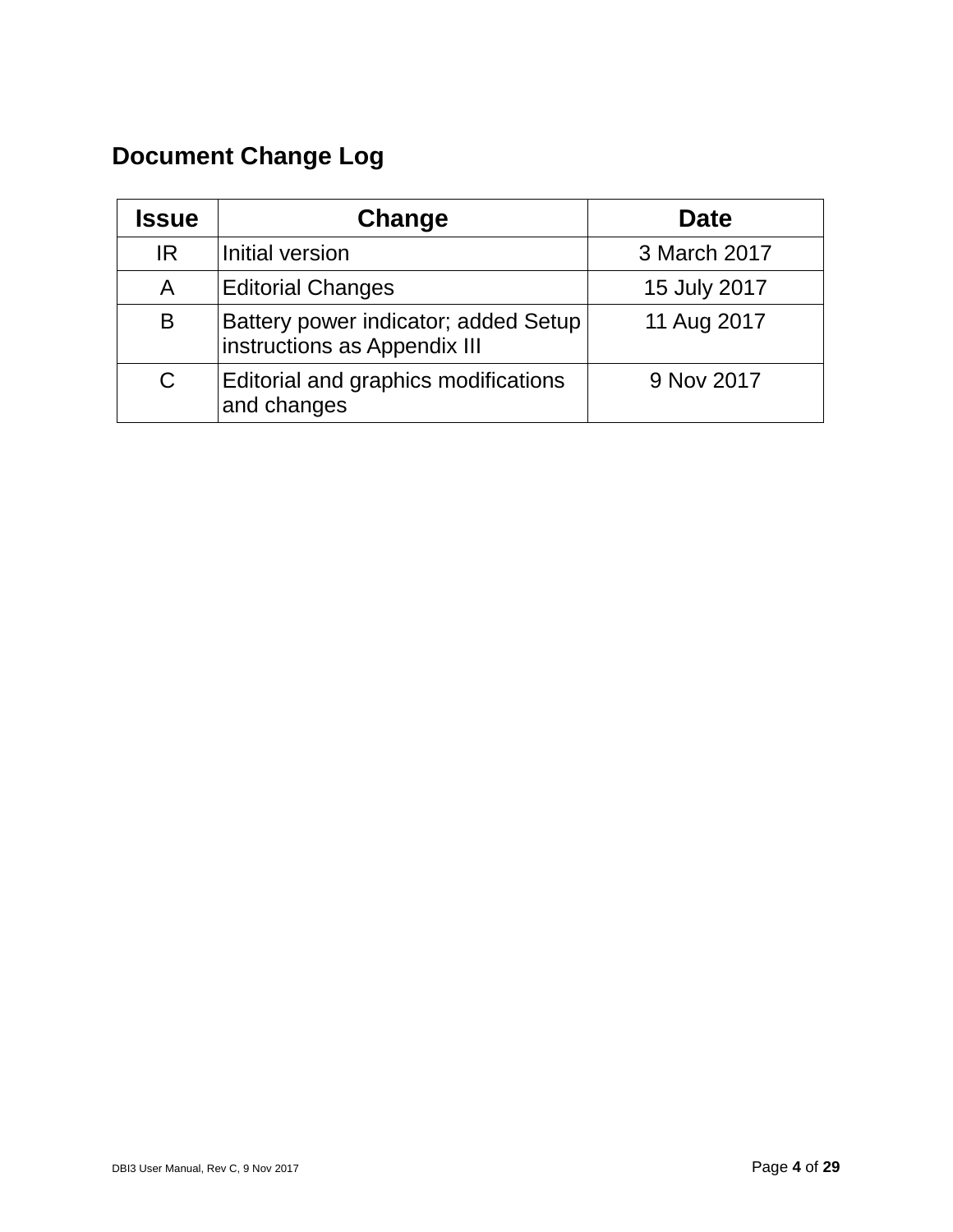### **Contents**

| 1.0 |  |  |  |
|-----|--|--|--|
| 1.1 |  |  |  |
| 1.2 |  |  |  |
| 1.3 |  |  |  |
| 2.0 |  |  |  |
| 2.1 |  |  |  |
| 3.0 |  |  |  |
| 3.1 |  |  |  |
| 3.2 |  |  |  |
| 3.3 |  |  |  |
| 3.4 |  |  |  |
| 3.5 |  |  |  |
| 3.6 |  |  |  |
| 3.7 |  |  |  |
| 3.8 |  |  |  |
| 3.9 |  |  |  |
| 4.0 |  |  |  |
| 4.1 |  |  |  |
| 4.2 |  |  |  |
| 4.3 |  |  |  |
| 5.0 |  |  |  |
| 5.1 |  |  |  |
| 5.2 |  |  |  |
|     |  |  |  |
|     |  |  |  |
|     |  |  |  |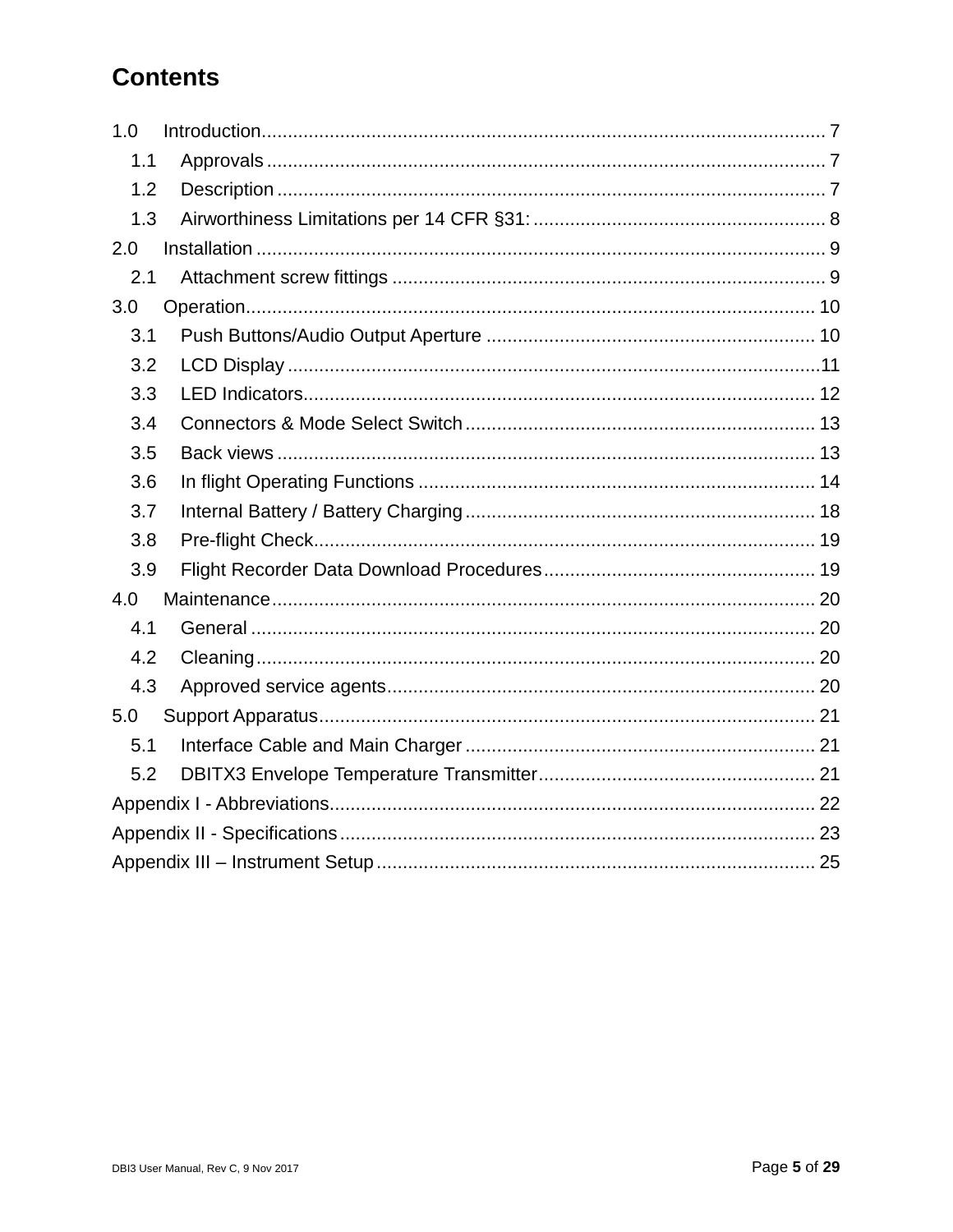Not Used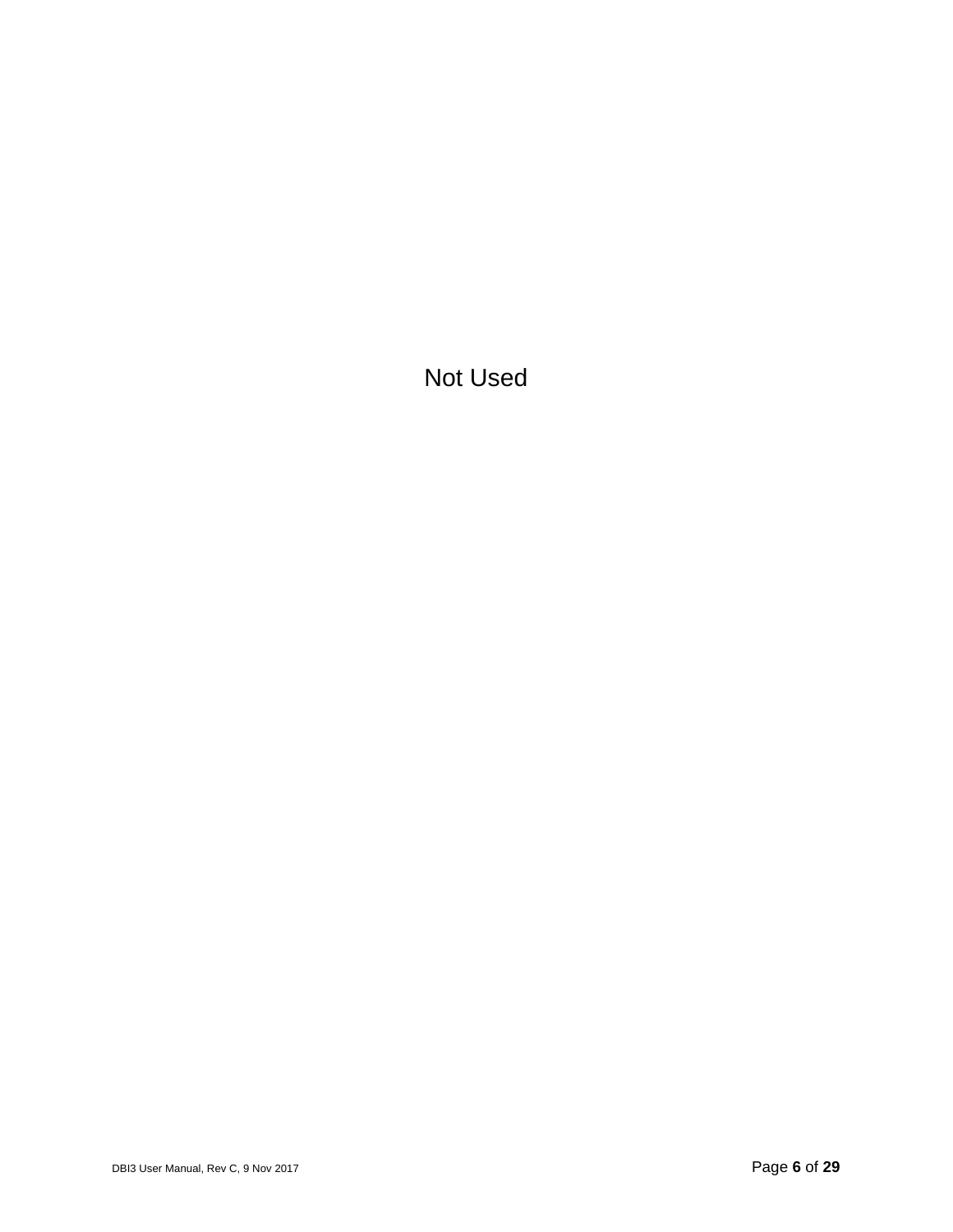## <span id="page-6-0"></span>**1.0 Introduction**

### **1.1 Approvals**

<span id="page-6-1"></span>This device DBI3 version 01 is approved by the U.S. Federal Aviation Administration under the provisions of STC SB04407AT, using criteria derived from AS8009 for pressure altimeter systems, AS8016 for vertical velocity instruments, and AS8005 for temperature instruments

## **1.2 Description**

<span id="page-6-2"></span>The DBI3 is an integrated flight instrument designed specifically for manned free balloon operation, and meeting the requirements specified under 14 CFR Part 31.85.

#### **Flight data visually presented to the operator are:**

- Altitude, rate of climb and barometric setting air data.
- Ambient temperature.
- Balloon envelope temperature.
- Elapsed flight time.
- Course over ground
- Speed over ground

#### **Flight data acoustically presented to the operator are:**

- Rate of climb.
- Envelope temperature high warning.
- Altitude high warning.
- Altitude low warning.

#### **Control of the DBI is done via four push buttons:**

- Power On / Off.
- Barometric setting.
- Elapsed time timer clear.
- Altimeter unit toggle (Selectable).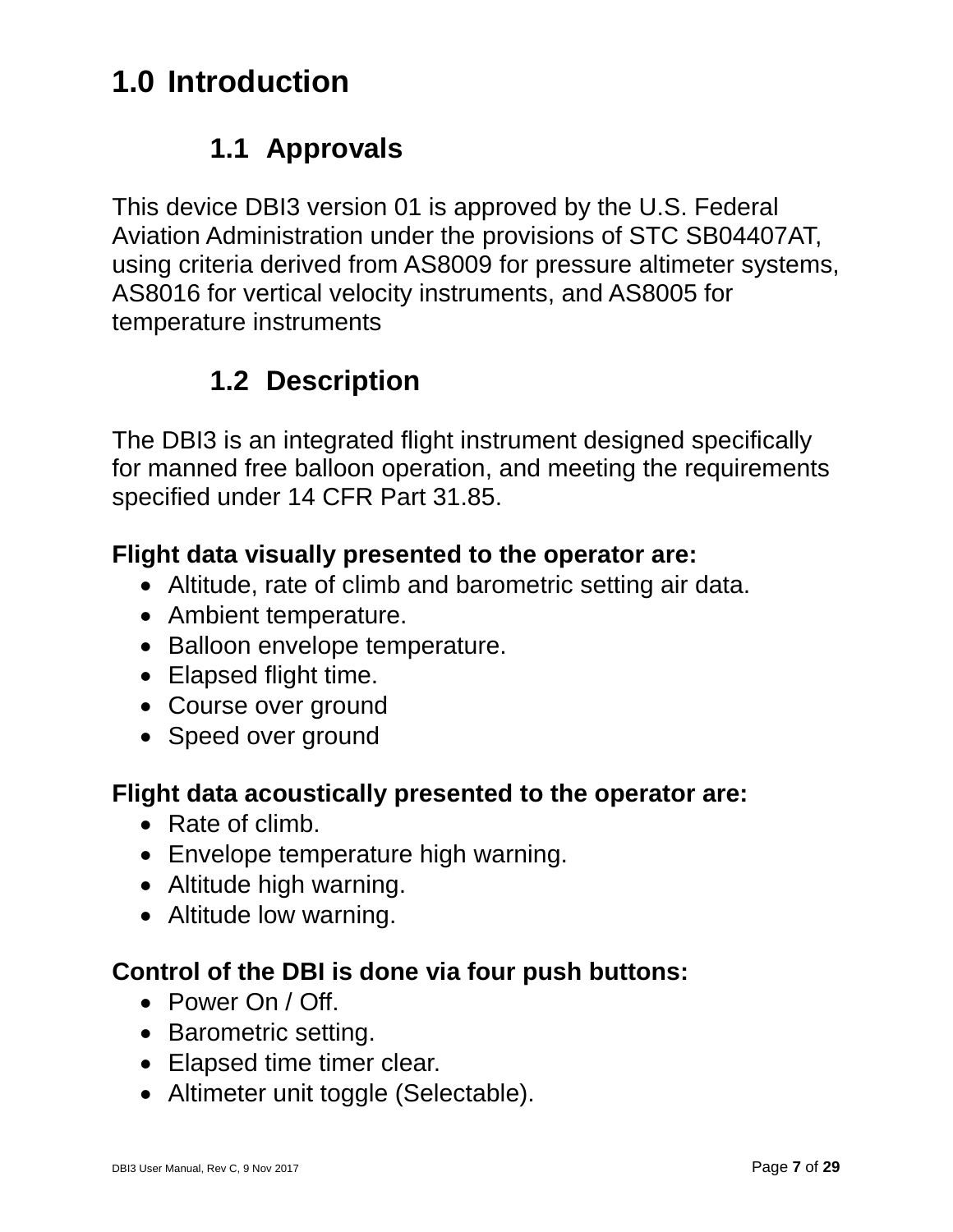- Flight recorder start (Selectable).
- Sound warning reset (Selectable).

#### **Flight data recorded during flight are:**

- Barometric setting
- Static pressure (altitude and rate of climb)
- Envelope and ambient temperatures
- Speed and course over ground
- GPS Position date and time

#### **In non flight, an interface cable connects the DBI3 to a standard PC computer/USB Port:**

- Internal battery charge
- Flight Recorder data upload

#### **1.3 Airworthiness Limitations per 14 CFR §31:**

<span id="page-7-0"></span>**None** 

#### **1.4 Operations Limitations**

• Minimum voltage required for flight: 20% battery, as shown by battery power indicator.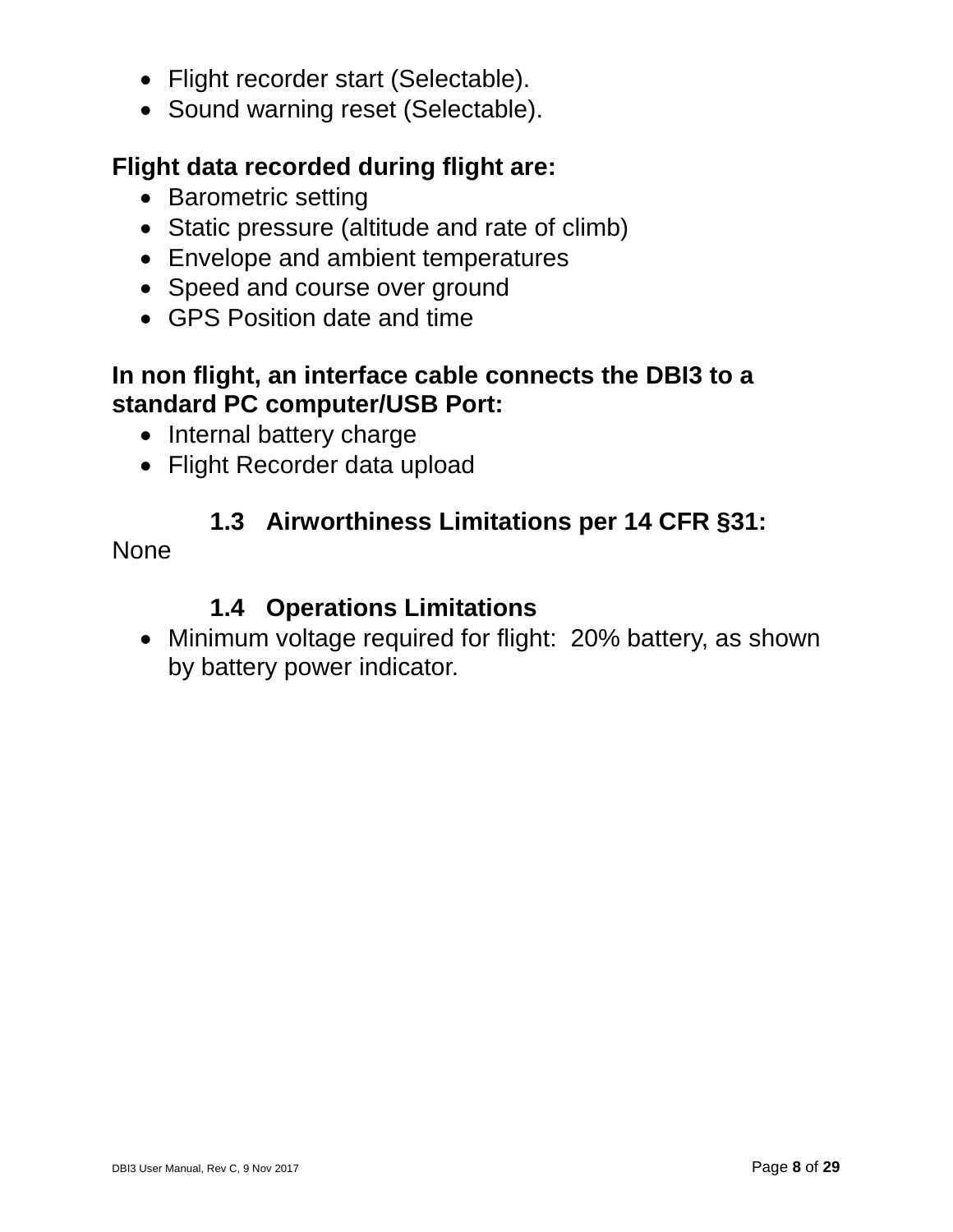## <span id="page-8-1"></span><span id="page-8-0"></span>**2.0 Installation**



## **2.1 Attachment screw fittings**

Attach bracket e.g. belt-loop part to instrument using the four mounted pan-head M4 screws, 1 thru 4. Screw head is TORX T8.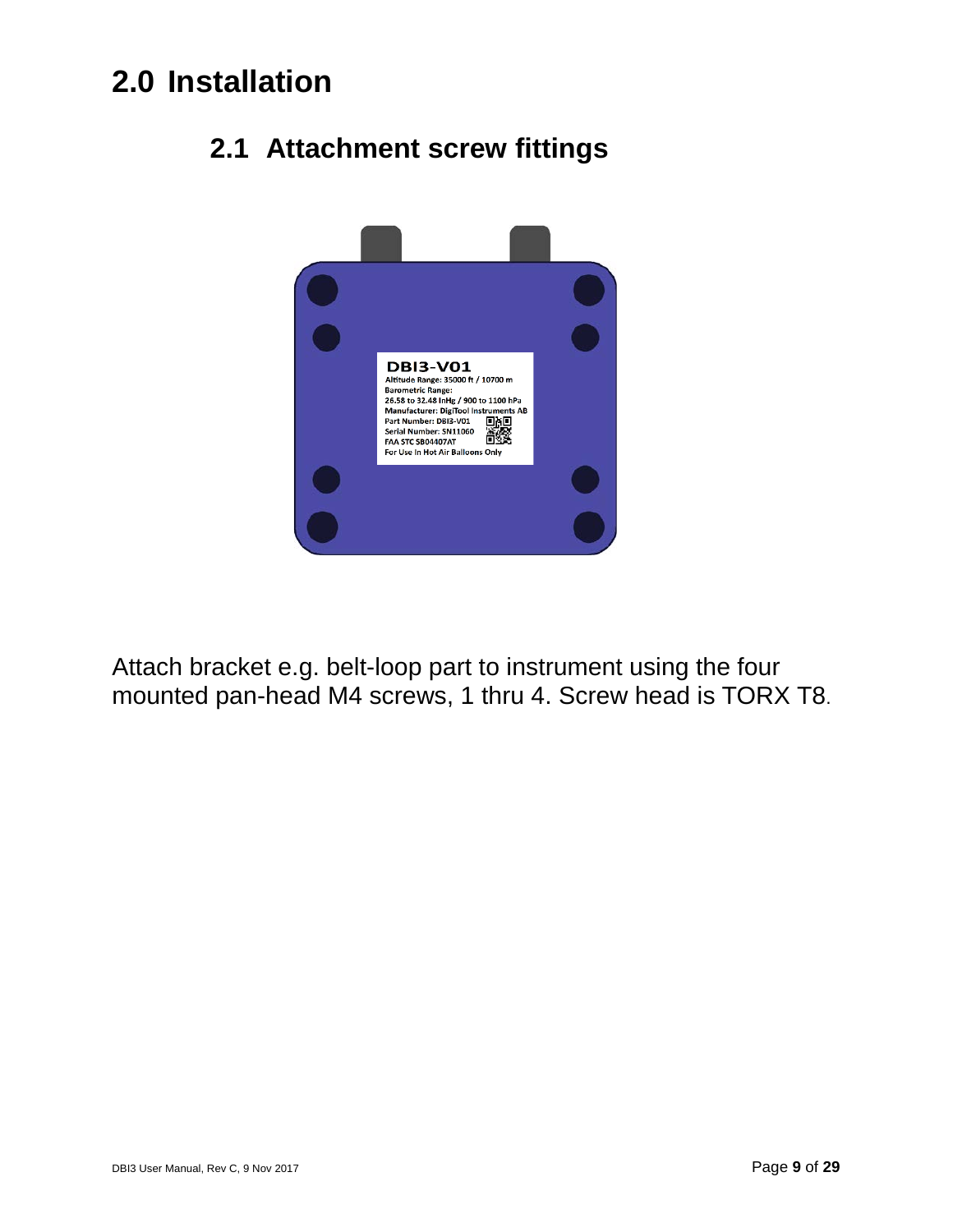## <span id="page-9-1"></span><span id="page-9-0"></span>**3.0 Operation**



## **3.1 Push Buttons/Audio Output Aperture**

#### **Push Button Controls**

| #                       | <b>Function</b>                | In Mode                            | <b>Action</b>                       |
|-------------------------|--------------------------------|------------------------------------|-------------------------------------|
| 1                       | Turn instrument ON             | LOCK, OP1, OP2<br>(from OFF state) | press                               |
| 1                       | Start/Stop/Clear elapsed timer | LOCK, OP1, OP2                     | press                               |
| $\overline{2}$          | Decrease BAR setting           | LOCK, OP1, OP2                     | press                               |
| $\mathbf{3}$            | Increase BAR setting           | LOCK, OP1, OP2                     | press                               |
| $2$ and $3$             | Set BAR to zero ALTITUDE       | OP1, OP2                           | press simultaneously                |
| 2 and $4$               | Show INFO Display              | OP <sub>1</sub>                    | press simultaneously                |
| $3$ and $4$             | Show SETUP Display             | OP <sub>1</sub>                    | press simultaneously                |
| 1 and $4$               | <b>Turn instrument OFF</b>     | LOCK, OP1, OP2<br>(from ON state)  | press simultaneously<br>> 2 seconds |
| 1                       | Move Left                      | OP1, OP2, in Setup<br>mode         | press                               |
| $\overline{2}$          | Move Down                      | OP1, OP2, in Setup<br>mode         | press                               |
| 3                       | Move Up                        | OP1, OP2, in Setup<br>mode         | press                               |
| $\overline{\mathbf{4}}$ | Move Right                     | OP1, OP2, in Setup<br>mode         | press                               |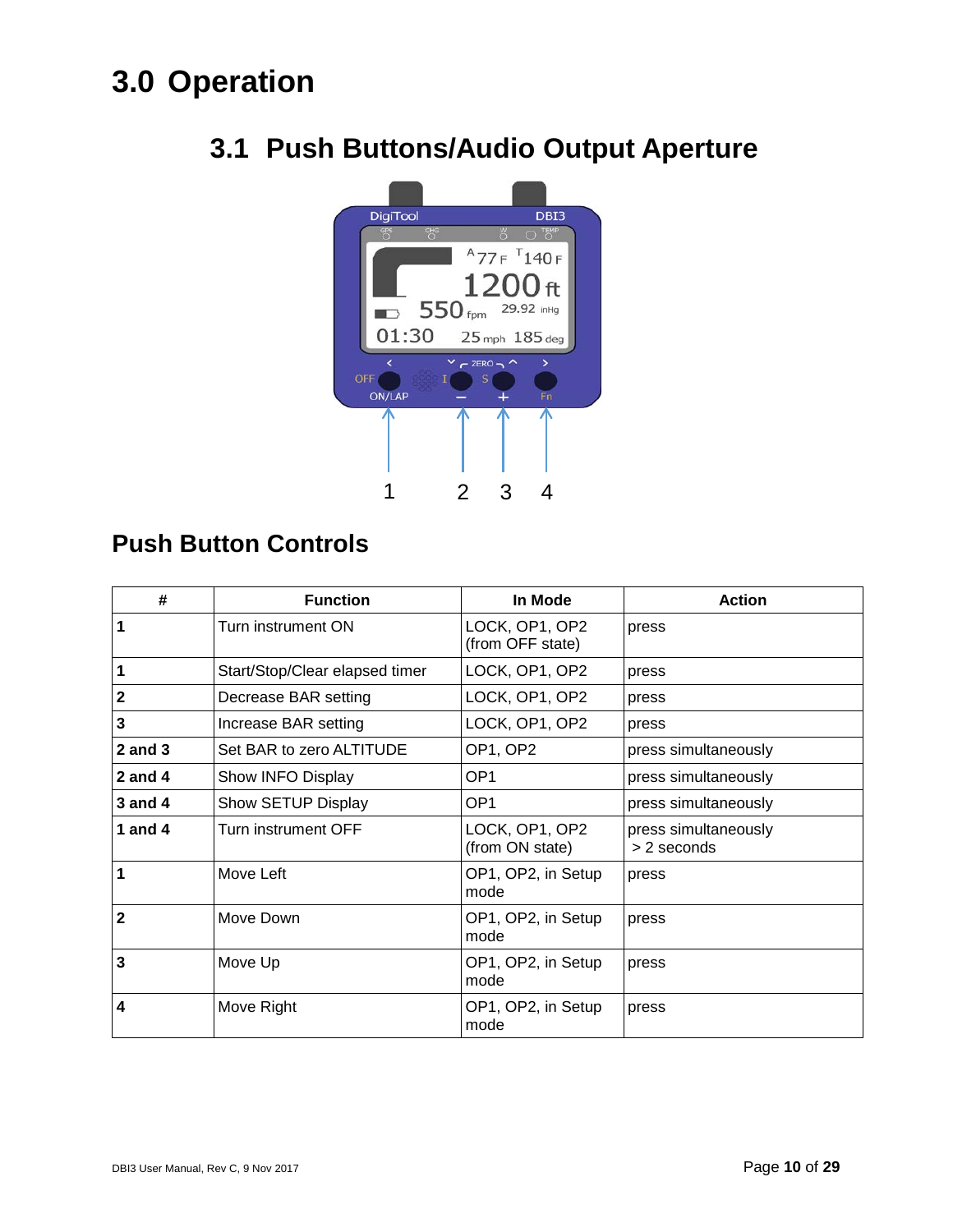## **3.2 LCD Display**

<span id="page-10-0"></span>

### **LCD Display View**

| #              | item                       | unit                  |
|----------------|----------------------------|-----------------------|
| 1              | Analog rate of climb       | Scale fixed           |
| 2              | Digital rate of climb      | ft/min or $m/s$       |
| 3              | <b>Battery Status</b>      | Zero to five segments |
| 4              | Flight time                | hh:mm                 |
| 5              | Speed over ground          | kts, mps, kmh, mph    |
| 6              | Course over ground         | Degrees               |
| $\overline{7}$ | <b>QNH</b> setting         | inHg or hPa           |
| 8              | Altitude                   | feet or meter         |
| 9              | Top (envelope) temperature | °F or °C              |
| 10             | Ambient temperature        | °F or °C              |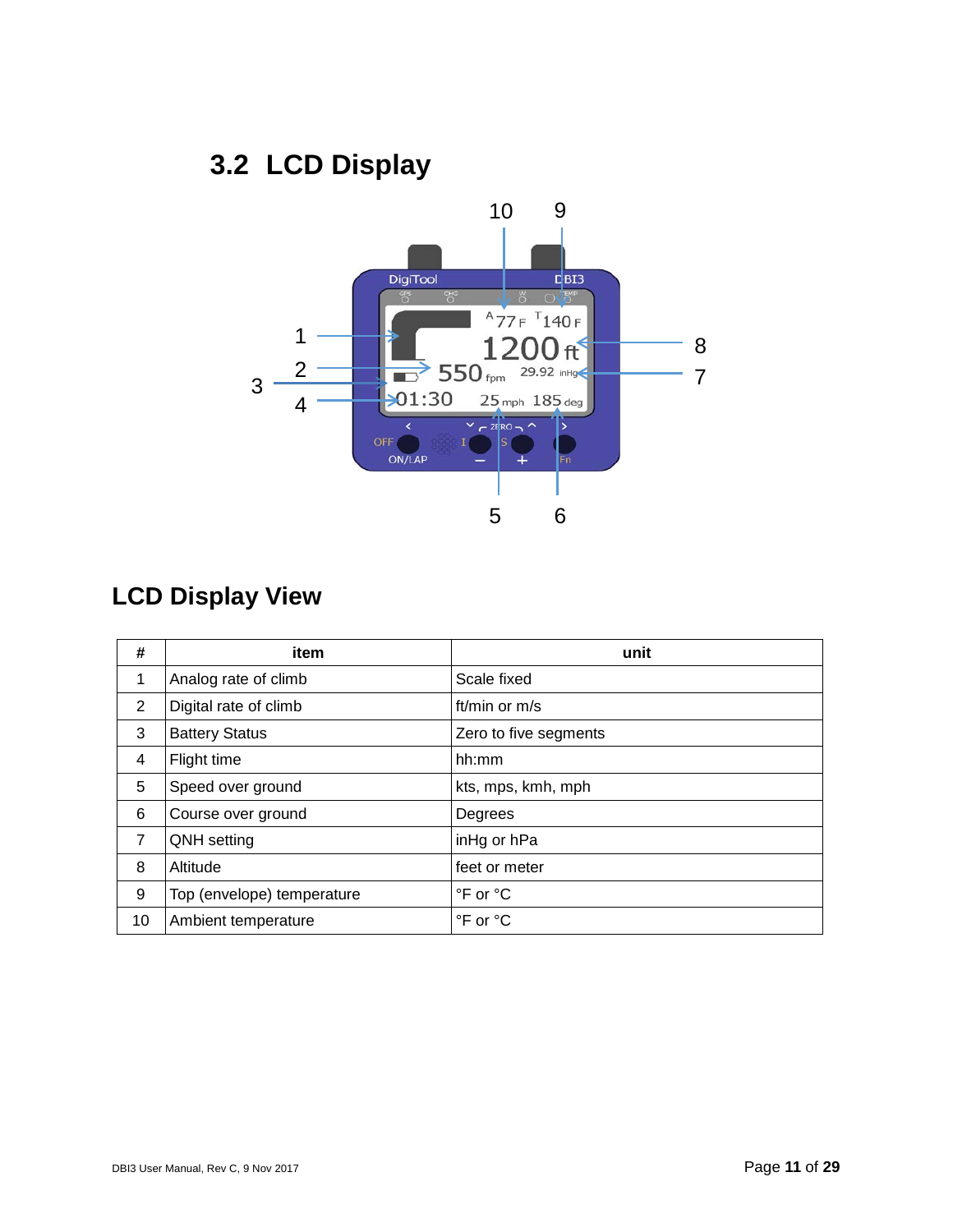## <span id="page-11-0"></span>**3.3 LED Indicators**



## **LED Indicators function**

| # | <b>Marking / Color</b> | <b>Function</b>                                     |
|---|------------------------|-----------------------------------------------------|
|   | GPS / Yellow           | Flash at 1Hz rate indicating GPS OK                 |
|   | W / Orange             | Flash at 1Hz rate for any alarm warning             |
| 3 | CHG / Red              | On when charge. Flash at 1Hz rate when fully charge |
|   | TEMP / Blue            | Flash at 1Hz rate indicating wireless link OK       |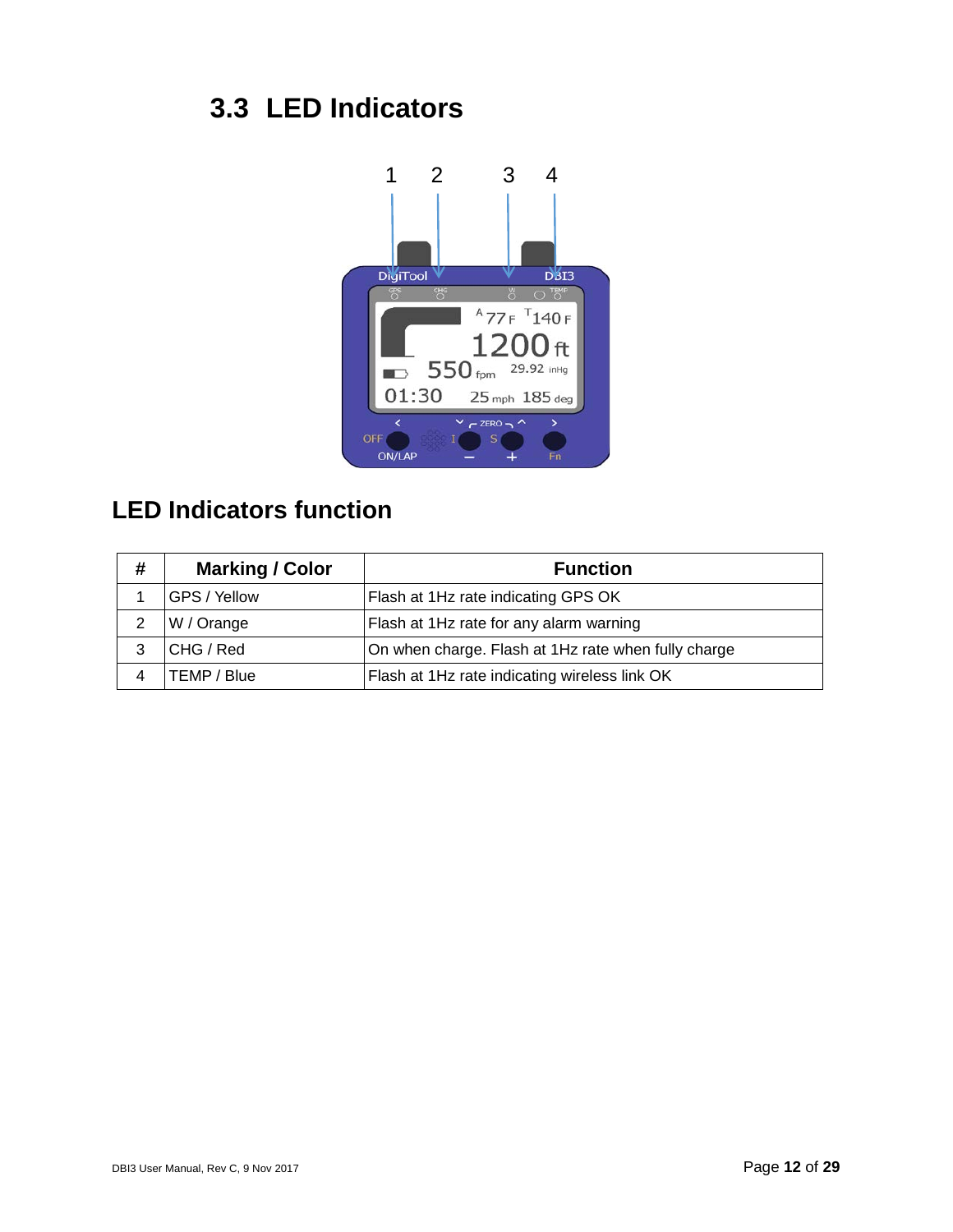### <span id="page-12-0"></span>**3.4 Connectors & Mode Select Switch**



#### **Mode Select, USB and Ambient temp connectors/sensor**

| # | <b>Item</b>                            | <b>Function</b>                                                                                                                                         |
|---|----------------------------------------|---------------------------------------------------------------------------------------------------------------------------------------------------------|
|   | Rotary Mode Select Switch              | Select instrument mode:<br>OFF – Instrument is hard off<br>OP1 - Setup mode enabled<br>OP2 - Same as OP1 (for future use)<br>LOCK - Setup mode disabled |
| 2 | USB micro A connector                  | Charge and Data connection. Use standard USB<br>micro AB cable                                                                                          |
| 3 | External ambient temperature connector | Connection for external ambient temperature<br>sensor cable                                                                                             |
| 4 | Ambient temperature sensor             | Ambient temperature sensor aperture                                                                                                                     |

## <span id="page-12-1"></span>**3.5 Back views**

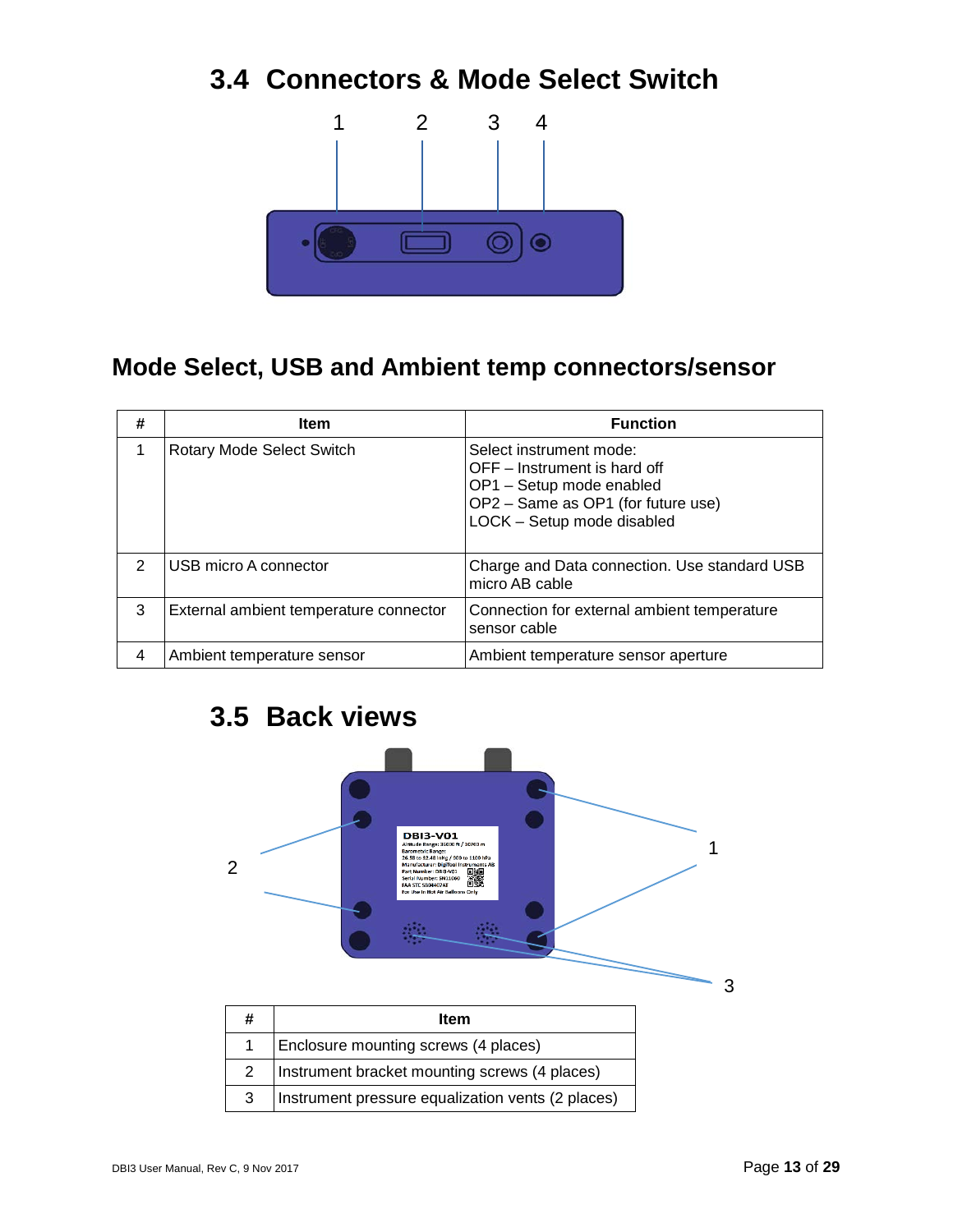### **3.6 In flight Operating Functions**

#### <span id="page-13-0"></span>**Power On / Off**

- The DBI3 is powered **ON** by pressing the ON/LAP push button.
- The DBI3 is powered **OFF** by pressing Fn and OFF buttons simultaneously for >2 seconds. OFF button is also marked ON/LAP.
- Auto power off enabled: The DBI3 powers off automatically when acquired static pressure has changed less than 0.5 hPa (4 meters altitude change at 1013 hPa) during 30 seconds during a 30 minutes time interval. Prior to the auto power off, the altitude display digits shows "OFF".

#### **Altimeter**

- Altitude is displayed with 5 digits.
- Displayed Metric range is -9999 to 99999 meter. 1 meter resolution.
- Displayed Imperial range is -9999 to 99999 feet. 1 foot resolution.
- Unit static toggle enabled: Double clicking the ON/LAP push button toggles unit, [m or ft].
- Unit timeout toggle enabled: Double clicking the ON/LAP push button toggles unit, [m or ft] for 2 seconds.

#### **Rate of Climb**

- Rate of climb is displayed analog and digital.
- Response time can be configured between 1.2 to 6.0 seconds (fast to slow)

#### **Analog rate of climb (variometer)**

- An analog scale displays rate of climb.
- Zero indication is at 9 o'clock.
- Climb is indicated clockwise from 9 o'clock.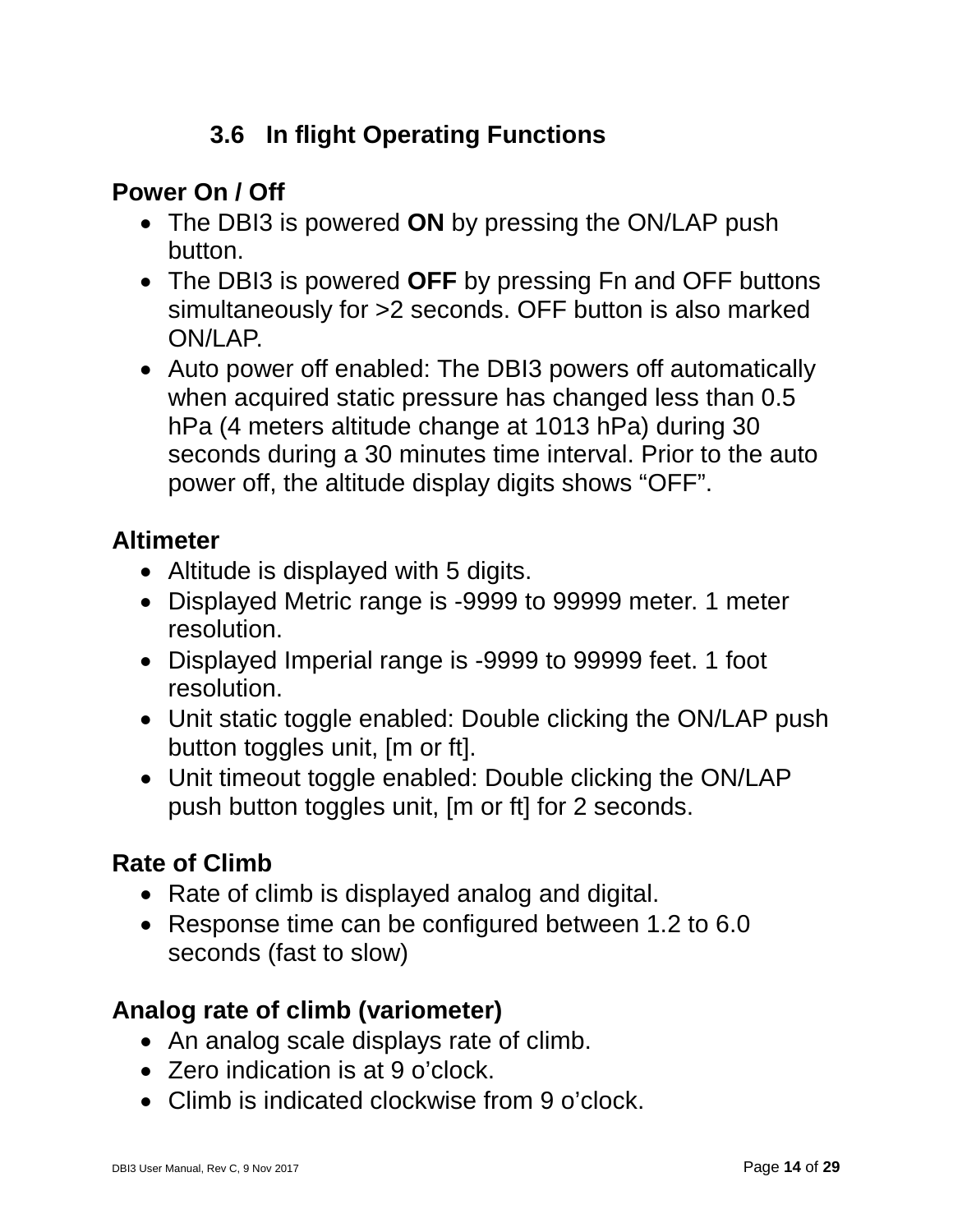- Descent is indicated counter clockwise from 9 o'clock.
- Range is fixed at 5 meters per second ,1000 feet per minute).
- Rate of climb or descent over 5 meters per second is indicated by a blinking analog variometer display.

#### **Digital rate of climb (variometer)**

- Rate of climb / descent is displayed with digits.
- Metric range is 0 to 99.9 meter per second with one decimal place.
- Imperial range is 0 to 9900 feet per minute in 10 ft increments.

#### **Barometric setting**

- Metric range is 900 to 1100 hPa with one decimal place. Adjustment fraction is 100 hPa (1mbar).
- Imperial range is 26.58 to 32.48 In Hg with two decimal places. Adjustment fraction is 0.02 InHg.

#### **Acoustic Rate of Climb (variometer)**

- Sound signature is separately configured for climb and descent.
- Configurable signature, On/Off, Activation threshold.

#### **Acoustic altitude high warning**

- Warning signal is activated on climb when passing thru altitude high warning limit.
- Warning signal is deactivated below altitude high warning limit.
- Warning signal is deactivated by pressing the Fn pushbutton.

#### **Acoustic altitude low warning**

- Warning signal is activated on descent when passing thru altitude low warning limit.
- Warning signal is deactivated above altitude low warning limit.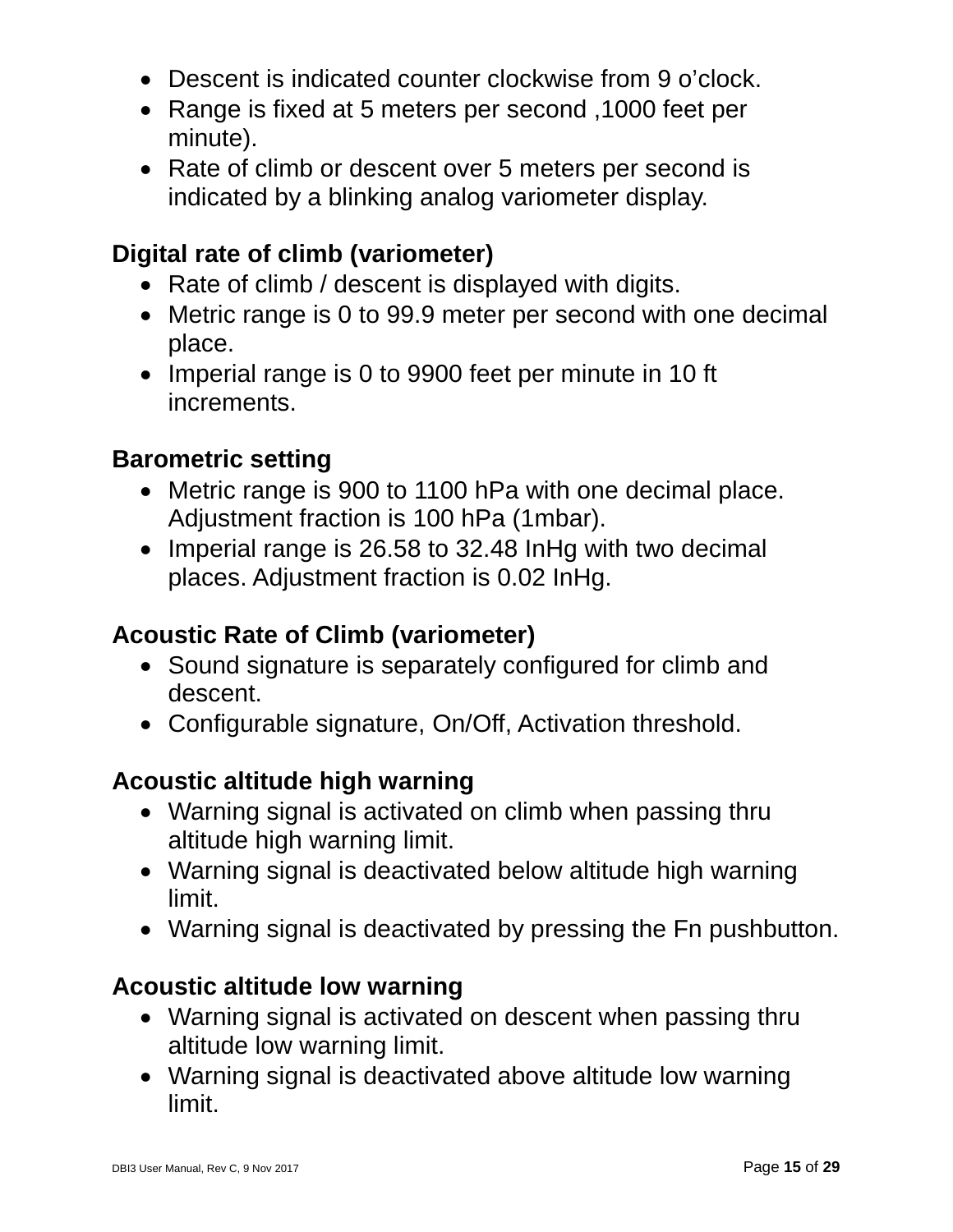• Warning signal is deactivated by pressing the Fn pushbutton.

#### **Acoustic envelope temperature warning**

- Warning signal is activated when exceeding configured temperature high warning limit.
- Warning signal is deactivated below temperature high warning limit.
- Warning signal is deactivated by pressing the Fn pushbutton.

#### **Flight time timer**

- Elapsed time is displayed.
- Range is 00:00 to 99:59 [hour:min].
- Timer is CLEARED on power up.
- Timer is CLEARED by pressing the ON/LAP pushbutton for more than 2 seconds.

#### **Ambient thermometer**

Ambient temperature is displayed with 3 digits.

- Imperial range is -60 to 257 °F.
- Metric range is -50 to 125 °C.

#### **Envelope thermometer**

The DBI3 receives envelope temperature from the DBITX3 temperature transmitter (normally located at the top of the envelope). Envelope temperature is displayed with 3 digits.

- Imperial range is -13 to 392 °F.
- Metric range is -25 to 200 °C.
- Loss of data reception is displayed as "NoSig".
- Incorrect data reception is displayed as "Fault"
- The DBI is configured with identification codes unique for each DBITX3. The DBI3 can be configured with up to 6 codes (4 envelope, 2 ambient).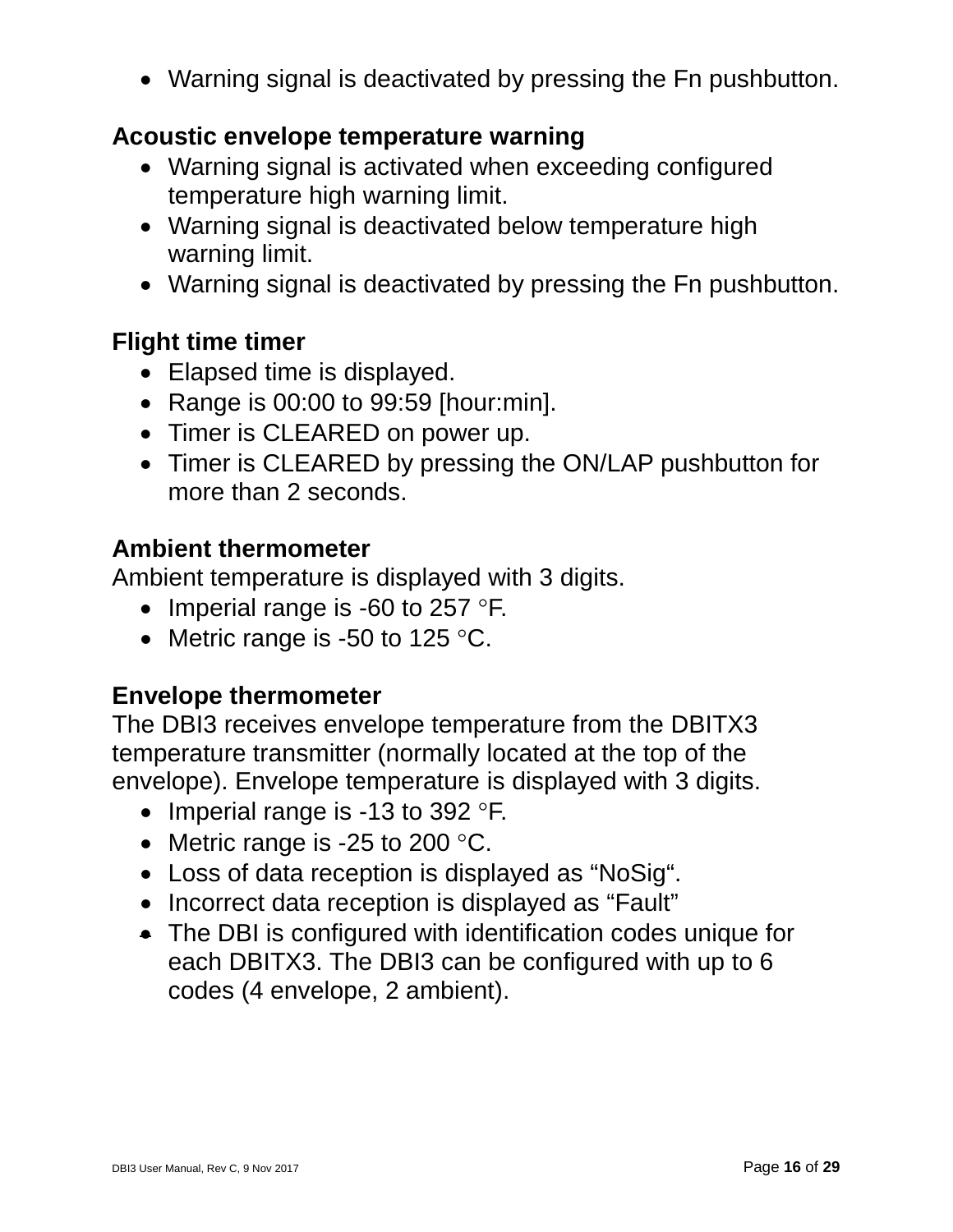#### **Battery monitor**

Battery monitor is composed of five segments indicating 20 to 100 percent remaining battery capacity. At 100 percent capacity, the DBI3 is capable of more than 12 hours of continuous operation.

#### **NOTE**

At 20% battery capacity (one segment of the battery indicator, approximately 3.9 volts), user may expect approximately 1.5 hours of continuous operation

#### **Flight data recorder**

- During power on, flight data is recorded.
- Storage capacity is up to 10,000 hours
- Start mode is configurable.

| <b>Flight recorder start modes</b> |                                                          |  |
|------------------------------------|----------------------------------------------------------|--|
| <b>Mode</b>                        | <b>Description</b>                                       |  |
| Off                                | Disabled.                                                |  |
| Power on                           | Starts at DBI3 power ON.                                 |  |
| Altitude takeoff                   | Starts at 1 hPa ambient static pressure decrease (approx |  |
|                                    | 8 meters).                                               |  |
| Altitude takeoff, clear lap        | Starts at 1 hPa ambient static pressure decrease (approx |  |
|                                    | 8 meters), also clears elapsed flight timer.             |  |
| Start/Restart at manual            | Starts at manual elapsed flight timer clear.             |  |
| lap clear                          |                                                          |  |

| Flight recorder data      |                           |  |
|---------------------------|---------------------------|--|
| <b>Recorded raw data</b>  | <b>Derived data</b>       |  |
| <b>Barometric setting</b> | Altitude                  |  |
| Acquired static pressure  |                           |  |
| Ambient temperature       | Ambient temperature       |  |
| Envelope temperature      | Envelope temperature      |  |
| <b>UTC</b> time           | UTC time and elapsed time |  |
| Speed over ground         | GPS speed over ground     |  |
| Course over ground        | GPS course over ground    |  |
| Position                  | <b>GPS</b> position       |  |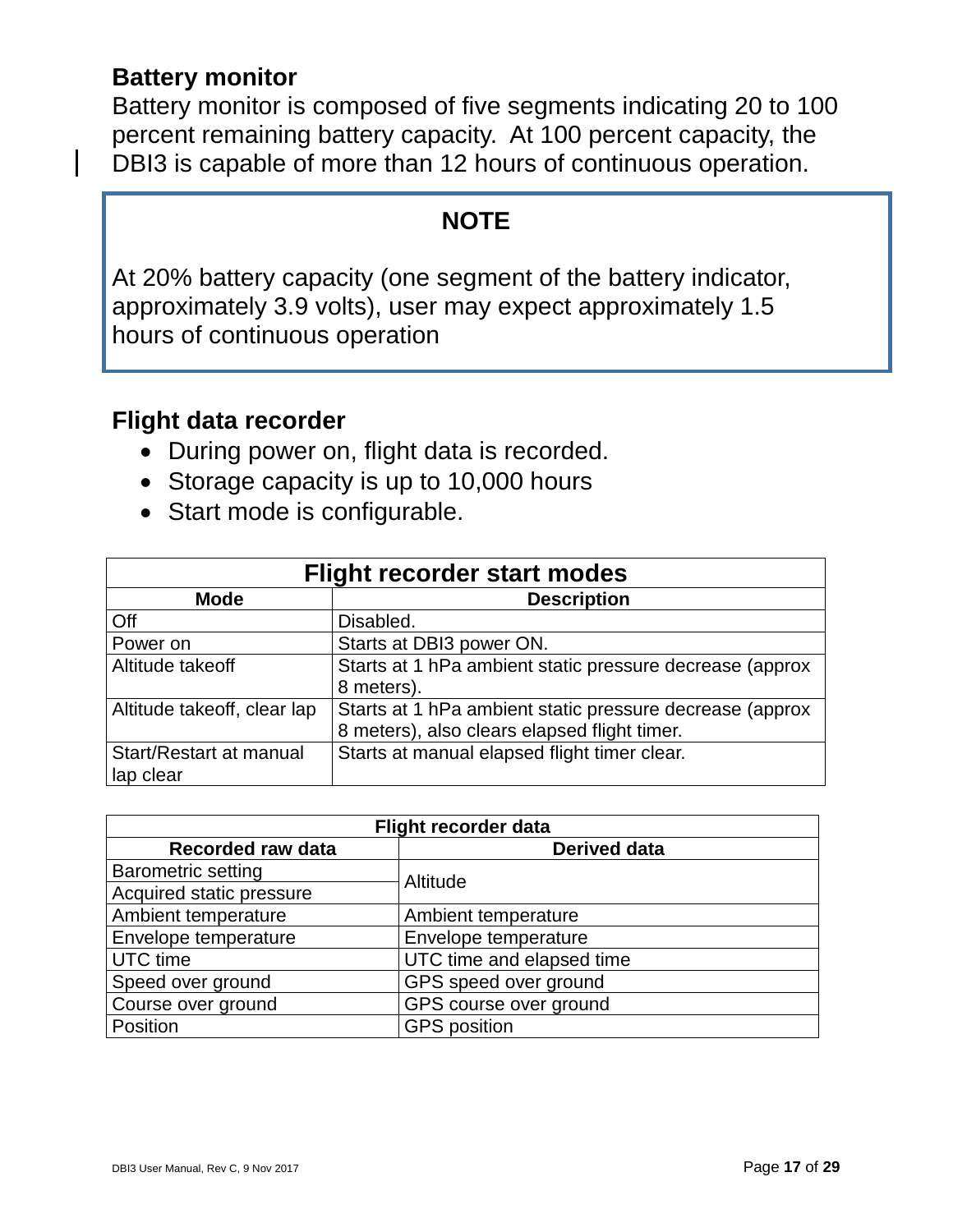### **CAUTION: LiPo Battery Charging**

<span id="page-17-0"></span>**Never charge batteries unattended***.* When charging LiPo/Liion batteries you should always remain in constant observation to monitor the charging process and react to potential problems that may occur.

Never store or charge battery pack inside your car in extreme temperatures, since extreme temperature could cause a fire.

**Note:** Battery precautions

Never expose the DBI3 to open fire or other excessive heat sources.

#### **Internal battery**

The DBI3 is powered by one rechargeable Lithium Polymer battery. The charging process is fully controlled by the DBI3 itself and protected from input voltage polarity reversal, over/under voltage, over temperature and over current conditions. Charge current is 500 mA DC. Battery capacity is 1000 mAh thus charging time from a fully discharged condition is 2 hours.

#### **Charge**

- The DBI is charged by connecting one USB to micro B cable and one **10 watt USB power adapter** charger.
- The charge process is fully automatic and takes approximately one hour from fully discharged condition. This is indicated by RED LED indicator.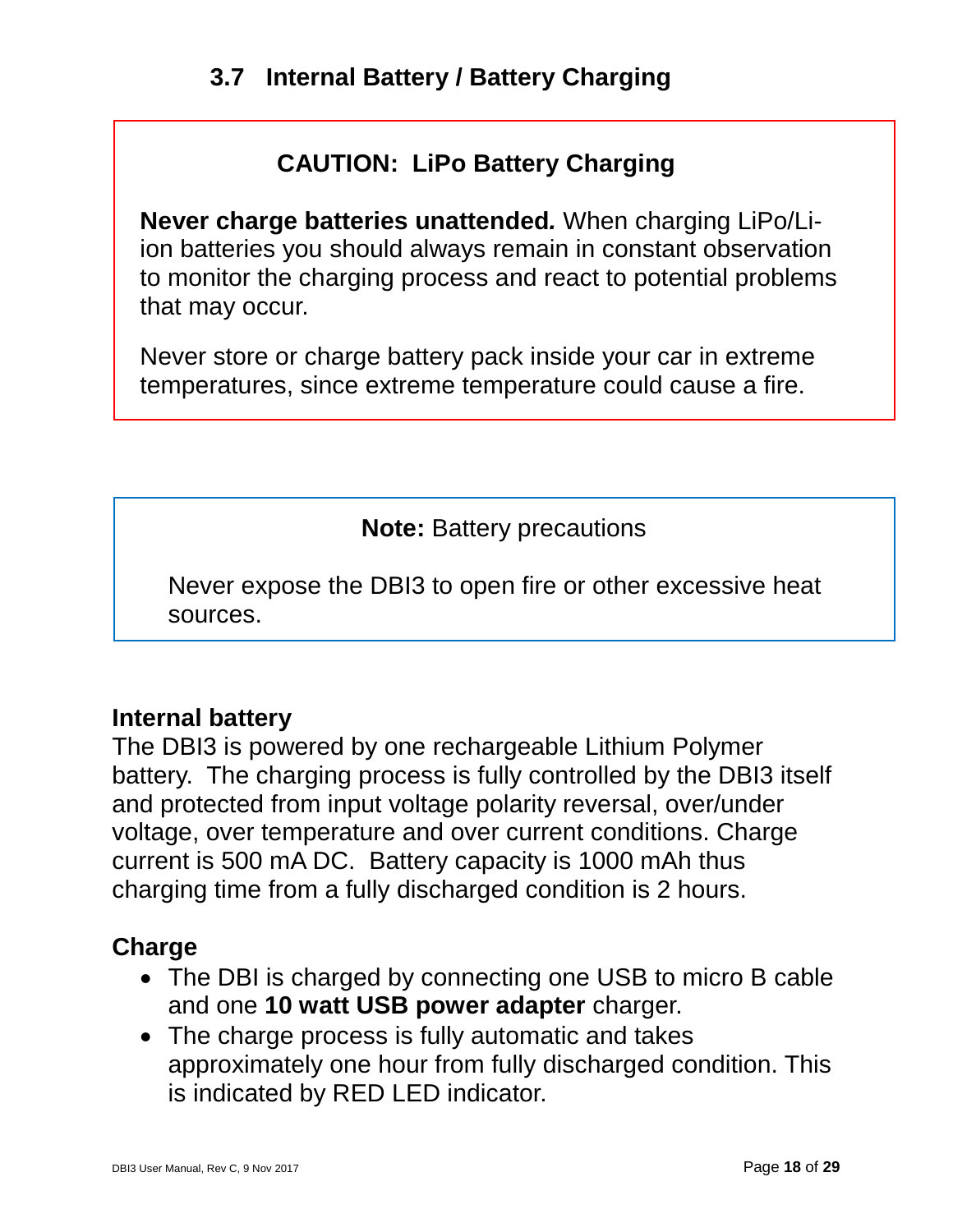<span id="page-18-0"></span>• Completed charge phase is indicated by flashing RED LED indicator.

### **3.8 Pre-flight Check**

- 1. Power instrument on.
- 2. Check available power; must be minimum 20% battery power / one battery segment (approximately 3.9v)
- 3. Set barometric pressure (buttons 2 and 3)

### **3.9 Flight Recorder Data Download Procedures**

<span id="page-18-1"></span>Information on download procedures TBD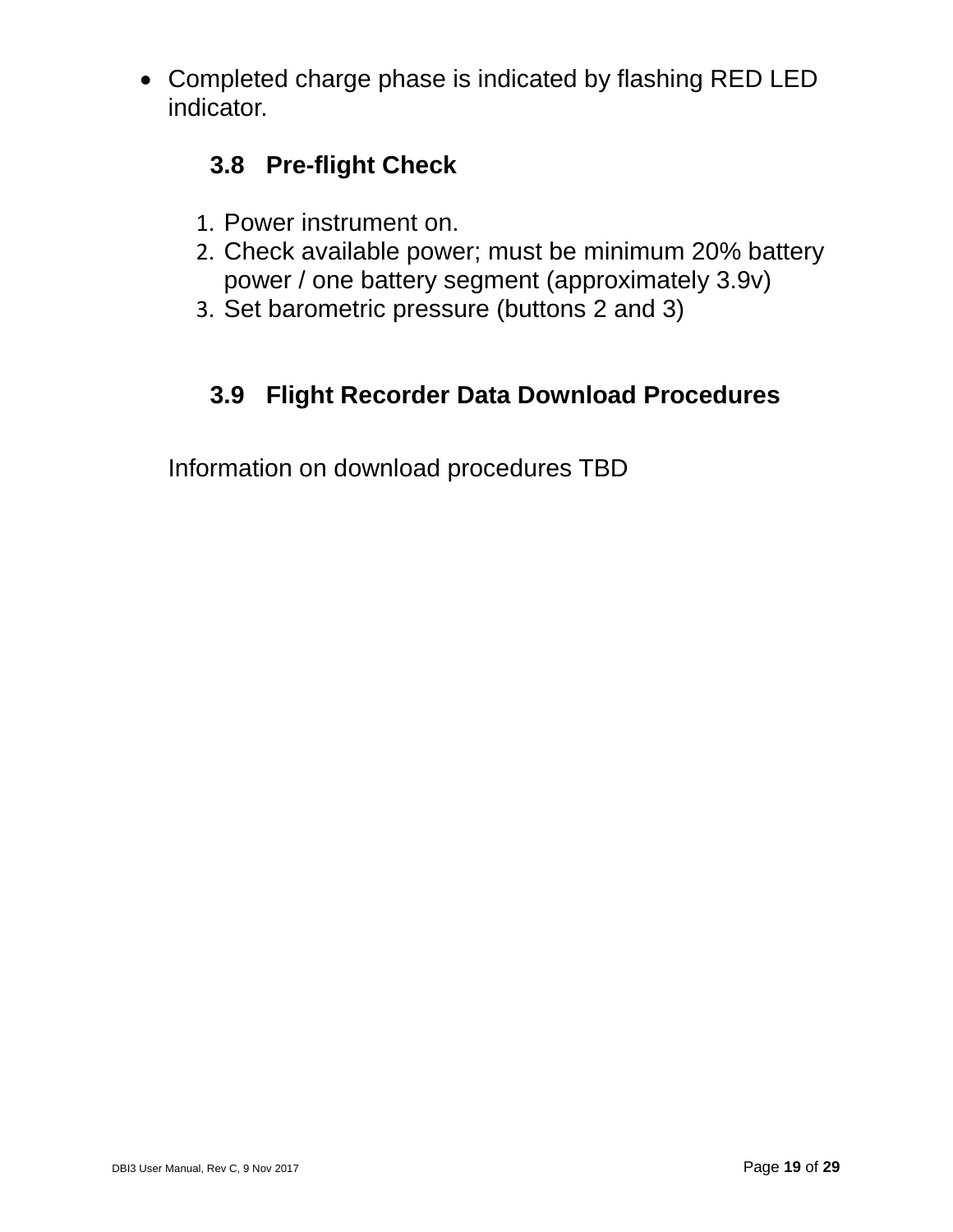## <span id="page-19-0"></span>**4.0 Maintenance**

#### **4.1 General**

<span id="page-19-1"></span>The DBI3 contains NO user serviceable parts. Operator maintenance is limited to cleaning and inspection of the transmitter battery. If subject to malfunction or other damage an approved service agent shall be used.

### **4.2 Cleaning**

- <span id="page-19-2"></span>• Use water and kitchen dish detergent to clean the DBI3, dry with soft cloth.
- Be cautious not to scratch the transparent polycarbonate front cover with hard tools.

## **4.3 Approved service agents**

<span id="page-19-3"></span>

| <b>Name</b>                              | Location | <b>Contact</b>                         |
|------------------------------------------|----------|----------------------------------------|
| Balloonacy, Itd, LLC<br>FAA CRS SU9R747J | US       | 770-719-9492<br>info@balloonacyltd.com |
|                                          |          |                                        |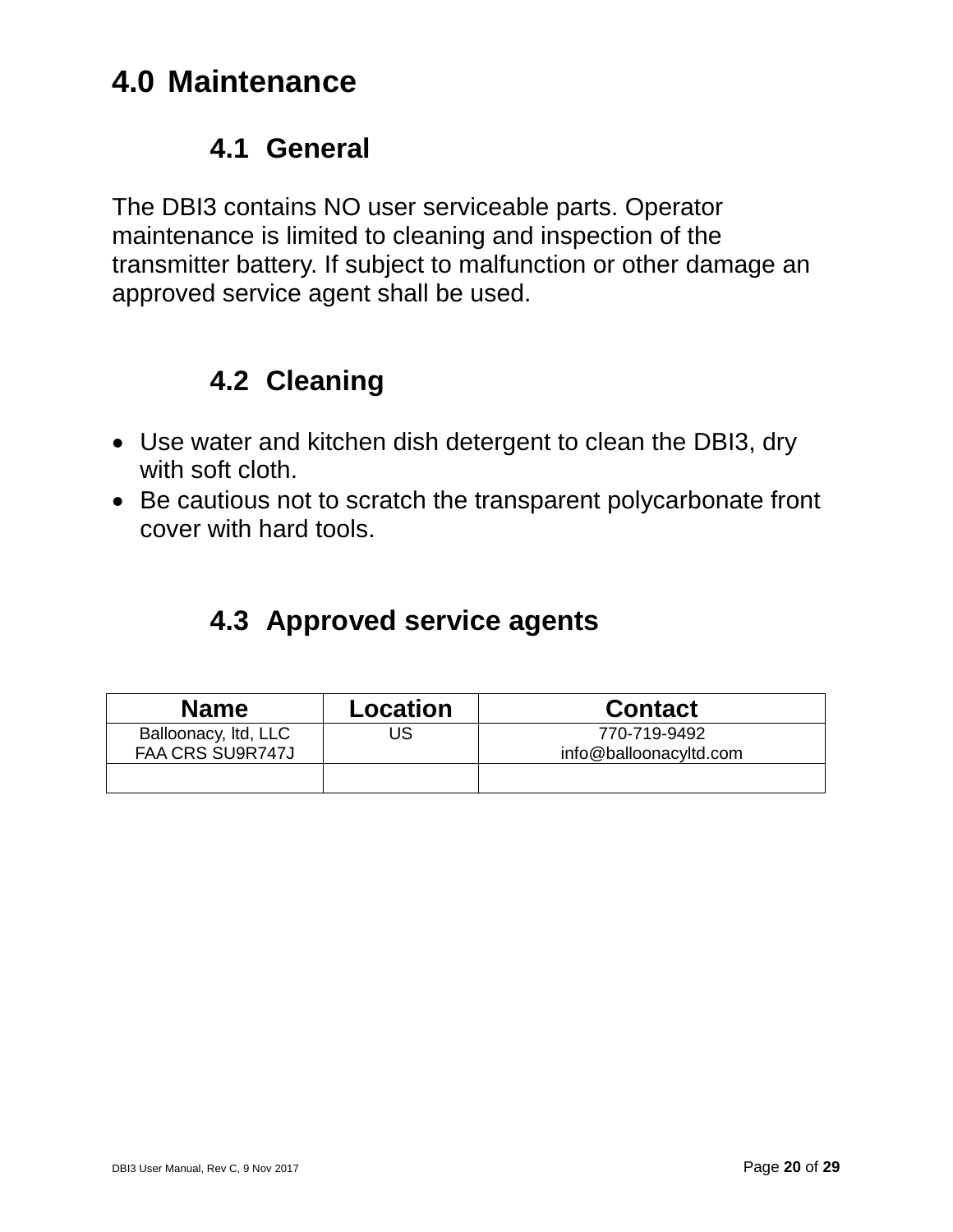## <span id="page-20-1"></span><span id="page-20-0"></span>**5.0 Support Apparatus**

## **5.1 Interface Cable and Main Charger**

- Connect DBI3 to the host PC using a USB cable with a micro B connector.
- Use the DBI3 PC application program for setup and data download of Av Log data.

## **5.2 DBITX3 Envelope Temperature Transmitter**

- <span id="page-20-2"></span>• The DBI-TX3 uses a Lithium CR2450 battery.
- When installing, the DBI-TX3 transmitter switch should be placed in the "ON" position. It may be left in that position indefinitely, as the transmitter will turn itself off after a period of time with no temperature change.
- It is recommended that the transmitter battery be replaced at periodic intervals; i.e., during annual inspection of the balloon system.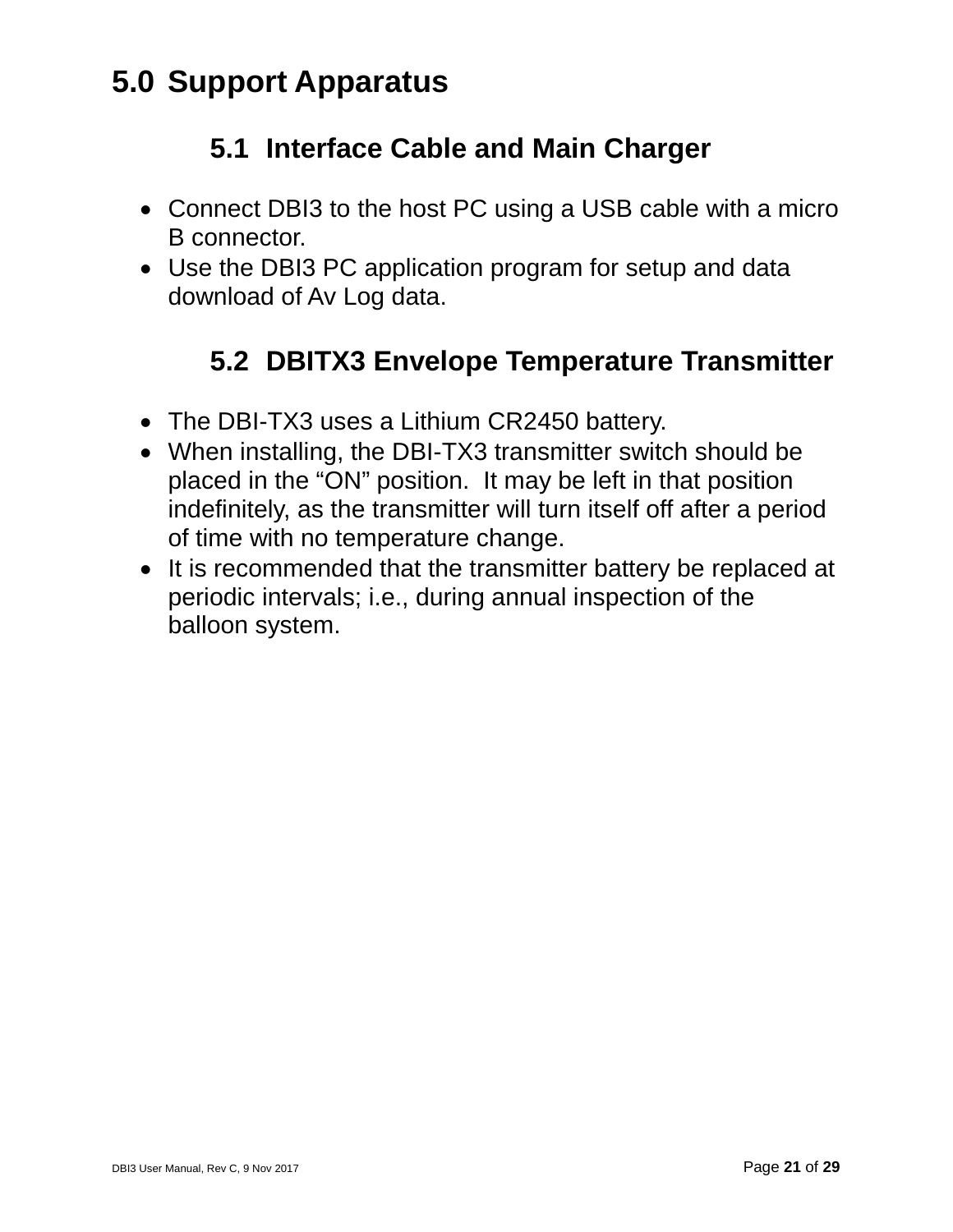## <span id="page-21-0"></span>**Appendix I - Abbreviations**

| DB <sub>13</sub> | DigiTool Instruments free balloon flight instrument   |
|------------------|-------------------------------------------------------|
| <b>DBITX3</b>    | DigiTool Instruments envelope temperature transmitter |
| <b>LCD</b>       | <b>Liquid Crystal Display</b>                         |
| <b>RTCA</b>      | Requirements & Technical Concepts for Aviation        |
| mps              | meter per second                                      |
| fpm              | feet per minute                                       |
| kmh              | kilometers per hour                                   |
| mph              | miles per hour                                        |
| InHg             | inch mercury, pressure unit                           |
| hPa              | hecto pascal, pressure unit, equals millibar          |
| $\mathsf{P}$     | degrees fahrenheit, temperature unit                  |
| $\circ$ C        | degrees celsius, temperature unit                     |
| $\mathbf V$      | Volt                                                  |
| <b>VAC</b>       | Volt alternating current                              |
| mm               | millimeter, unit of length                            |
| in               | Inch, length unit                                     |
| gram             | mass unit                                             |
| sog              | speed over ground                                     |
| cog              | course over ground                                    |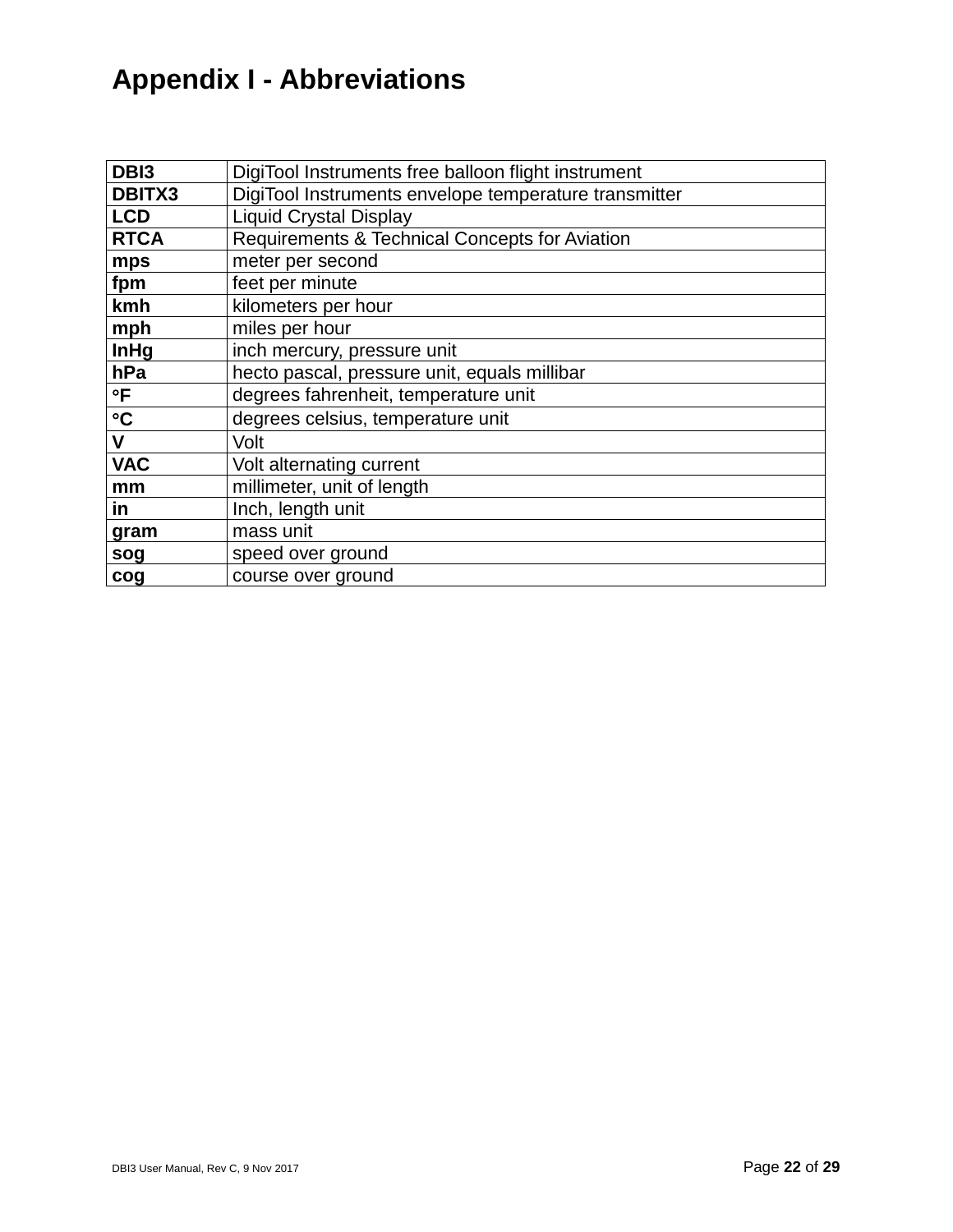## <span id="page-22-0"></span>**Appendix II - Specifications**

#### **Altimeter**

| Range feet x 1000 | Total error +/- feet at<br>25 °C / 77 °F | Total error +/- feet at<br>-30 °C / -22 °F | Total error $+/-$<br>feet at<br>70 °C / 158 °F |
|-------------------|------------------------------------------|--------------------------------------------|------------------------------------------------|
| $-1$ to 6         | 30                                       | 52                                         | 43                                             |
| $6$ to $8$        | 40                                       | 70                                         | 58                                             |
| 8 to 10           | 45                                       | 78                                         | 65                                             |
| 10 to 12          | 50                                       | 87                                         | 72                                             |
| 12 to 14          | 55                                       | 96                                         | 79                                             |
| 14 to 16          | 60                                       | 105                                        | 87                                             |
| 16 to 18          | 65                                       | 113                                        | 94                                             |
| 18 to 20          | 70                                       | 122                                        | 101                                            |

#### **Rate of climb (variometer)**

| Absolute error               | $<$ 0.1 m/s , 20 ft/min |
|------------------------------|-------------------------|
| Scale error                  | $< 0.15$ % of reading   |
| Time constant (configurable) | 1.6 to 6.0 seconds      |

#### **Barometric Setting**

| Total error (900 to 1200 hPa)    | $< 0.2$ meter |
|----------------------------------|---------------|
| Total error (26.6 to 36.5 in Hg) | $<$ 1 ft      |

#### **Ambient Thermometer**

| Range °C       |                |                 | Total error $+/-$ |
|----------------|----------------|-----------------|-------------------|
| °C             | $^{\circ}$     | $\rm ^{\circ}C$ | $^{\circ}$ F      |
| $-50$ to $-25$ | $-58$ to $-13$ |                 |                   |
| $-25$ to 0     | $-13$ to 32    |                 |                   |
| 0 to 50        | 32 to 122      |                 |                   |
| 50 to 75       | 122 to 167     |                 |                   |
| 75 to 100      | 167 to 212     |                 |                   |
| 100 to 125     | 212 to 257     |                 |                   |

#### **Envelope thermometer**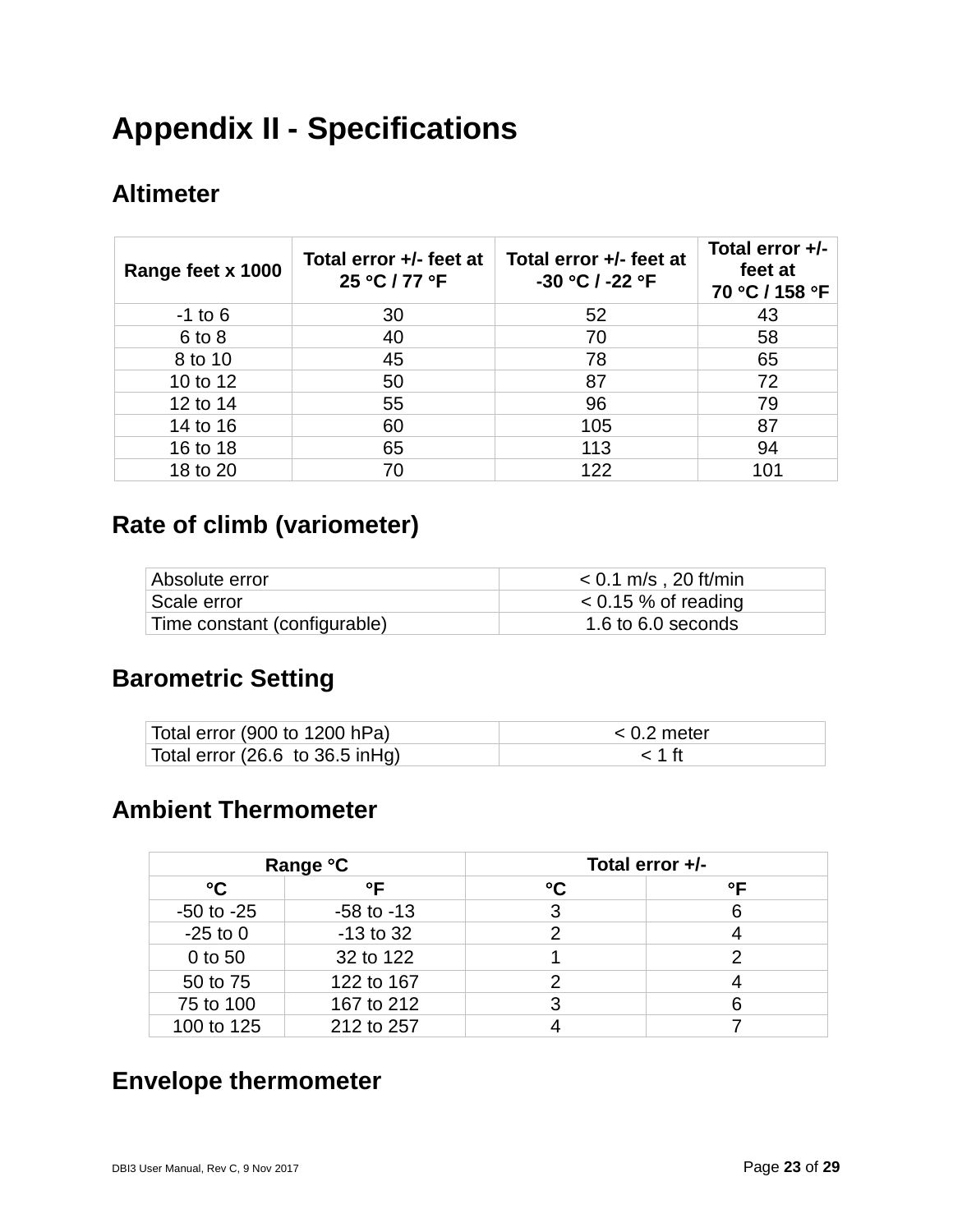| Range °C        |              |                 | Total error +/- |
|-----------------|--------------|-----------------|-----------------|
| $\rm ^{\circ}C$ | $^{\circ}$ F | $\rm ^{\circ}C$ | ∘г              |
| $-25$ to 0      | $-13$ to 32  |                 |                 |
| 0 to 50         | 32 to 122    |                 |                 |
| 50 to 75        | 122 to 167   |                 |                 |
| 75 to 125       | 167 to 257   |                 |                 |
| 125 to 150      | 257 to 302   |                 |                 |
| 150 to 175      | 302 to 347   |                 |                 |

## **Physical dimensions**

| <b>Item</b> | <b>Value metric</b> | <b>Value Imperial</b> |
|-------------|---------------------|-----------------------|
| Length      | 82 mm               | 3.23 inch             |
| Height      | 74 mm               | 2.91 inch             |
| Depth       | $20 \text{ mm}$     | $0.79$ inch           |
| Weight      | 187.1 grams         | 6.6 ounces            |

## **Environmental Ratings**

| Item                              | <b>Limitations</b>                   |
|-----------------------------------|--------------------------------------|
| Vibration                         | RTCA/DO-160G section 8 Category X    |
| <b>Shock</b>                      | RTCA/DO-160G section 7               |
|                                   | Category X                           |
| Radio - Frequency Susceptibility  | RTCA/DO-160G, (Change No 3) section  |
|                                   | 20.2 category Y                      |
| Radio - Frequency Emission        | RTCA/DO-160G section 21.2 category H |
| Explosion                         | RTCA/DO-160G section 9 category X    |
| <b>Humidity</b>                   | RTCA/DO-160G section 6 category A    |
| Water                             | RTCA/DO-160G section 10 category W   |
| Sand and Dust                     | RTCA/DO-160G section 12 category X   |
| <b>Salt Spray</b>                 | RTCA/DO-160G section 14 category X   |
| <b>Fungus Resistance</b>          | RTCA/DO-160G section 13 category X   |
| <b>Magnetic Effect</b>            | RTCA/DO-160G section 15.3 category A |
| Operating temperature and ambient | RTCA/DO-160G section 4,              |
| pressure                          | category paragraph 4.3, Section C4   |
| <b>Ambient Pressure storage</b>   | 0 to 2000 hPa / 0 to 59 inHg         |
| <b>Temperature High Operating</b> | 70 °C / 158 °F                       |
| <b>Temperature Low Operating</b>  | -30 °C / -22 °F                      |
| <b>Temperature High Storage</b>   | 100 °C / 212 °F                      |
| <b>Temperature Low Storage</b>    | -55 °C / -67  °F                     |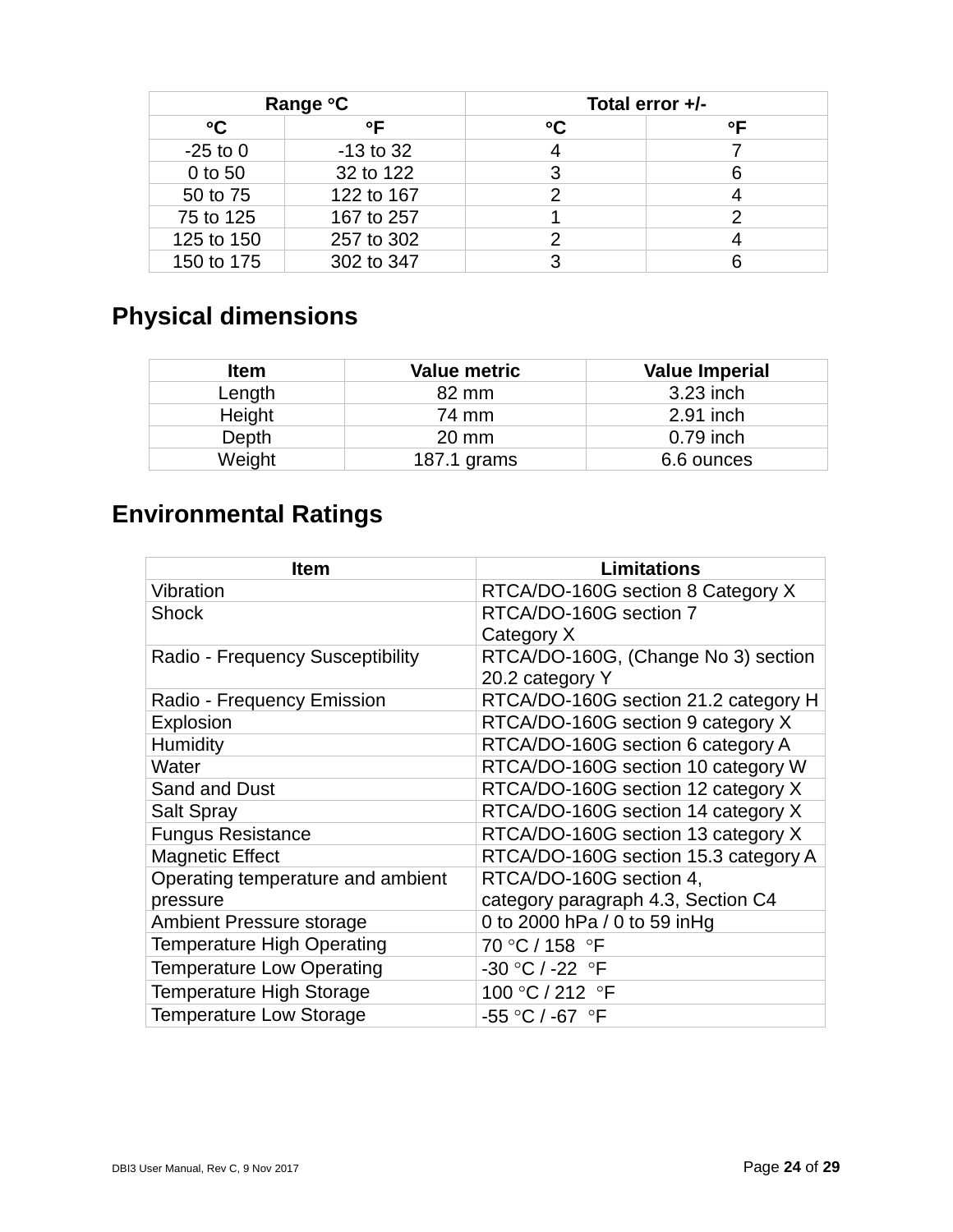## <span id="page-24-0"></span>**Appendix III – Instrument Setup**

The rotary switch (see Paragraph 3.4) allows the user to configure the instrument to their personal preferences. The switch has four positions, OFF, OP1, OP2, and LOCK. The OFF setting is a "hard" off, where the instrument cannot be powered up. There is also a LOCK mode, where no settings can be changed. The instrument is typically used while in the LOCK mode.

To access these modes, turn the rotary switch COUNTER-CLOCKWISE, using a small screwdriver, until reaching the desired mode. Setup is performed directly from the DBI3 setup mode display, which is accessed by pressing buttons 3 and 4 simultaneously with the instrument set at either the OP1 or OP2 mode. Setup is organized from six rows and three columns by navigating a selection box. Selections as shown in the tables below are indicated with bold face text. The first column selects category, second column selects quantity and the third column selects actual unit or number. Move the selection up, down, left, right by pressing push-buttons.

When changes are complete, user should return to the original OP1 or OP2 screen, and return the DBI3 to the LOCK mode by rotating the switch to the LOCK position.

Setup first column, UNIT selected

| <b>UNITS</b> | ALT         | feet |
|--------------|-------------|------|
| <b>ALARM</b> | ROC         | FPM  |
| <b>FUNCS</b> | <b>BAR</b>  | inHg |
| <b>VARIO</b> | <b>TEMP</b> | F    |
| <b>TOPT</b>  | SOG         | knot |
| (exit)       |             |      |

Setup first column, ALARM selected

| <b>UNITS</b> | ALTH        | 3000 ft        |
|--------------|-------------|----------------|
| ALARM        | ALTL        | 1000 ft        |
| <b>FUNCS</b> | <b>CLMB</b> | <b>500 FPM</b> |
| <b>VARIO</b> | <b>DESC</b> | 400 FPM        |
| <b>TOPT</b>  | <b>TOPT</b> | 265 F          |
| (exit)       |             |                |
|              |             |                |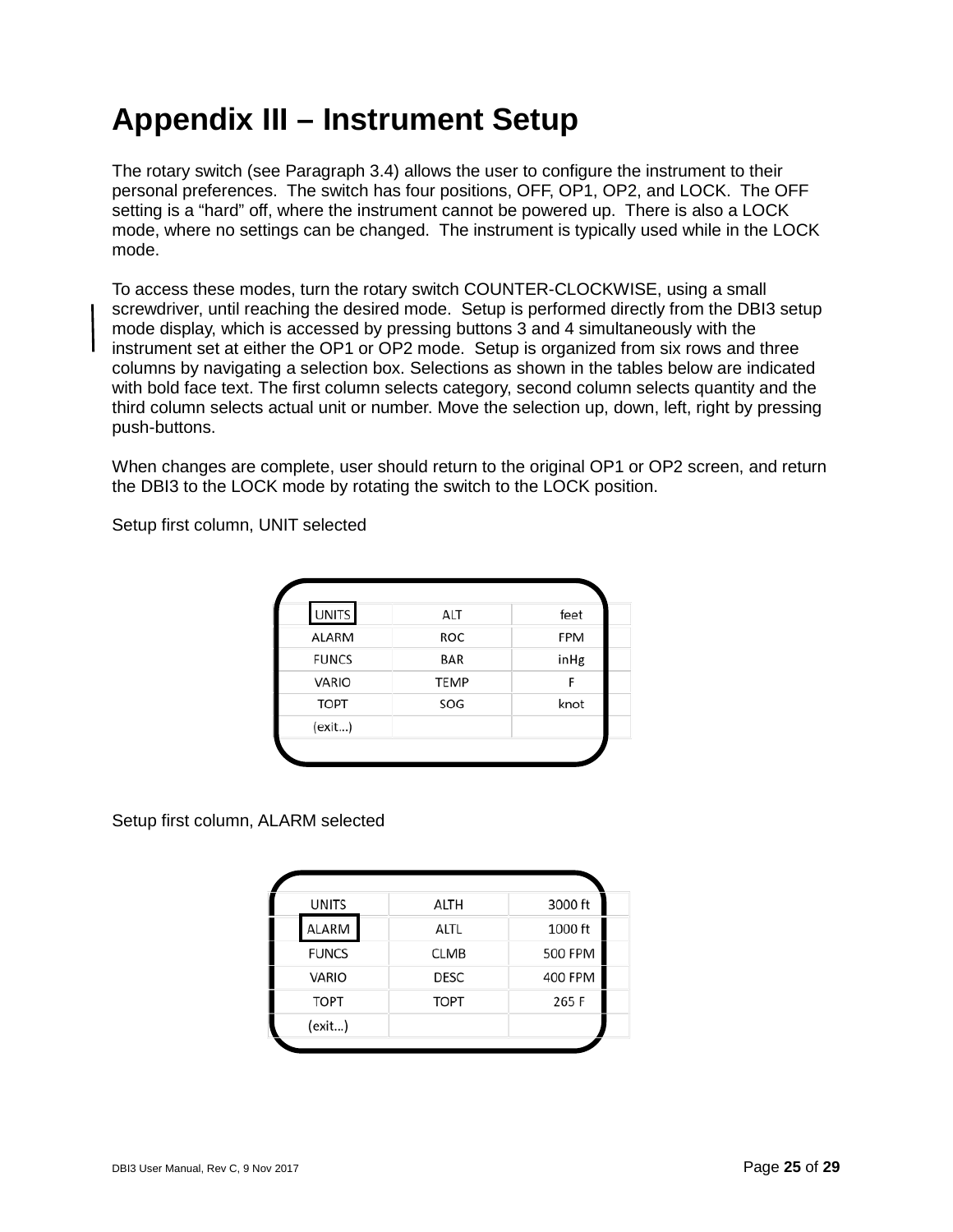Setup first column, FUNCS selected

| <b>UNITS</b> | AUT        | timeout |
|--------------|------------|---------|
| ALARM        | <b>FRS</b> | pon     |
| <b>FUNCS</b> | AOF        | off     |
| VARIO        |            |         |
| <b>TOPT</b>  |            |         |
| (exit)       |            |         |

Setup first column, VARIO selected

| <b>UNITS</b> | RESP         | 2.8 sec |
|--------------|--------------|---------|
| <b>ALARM</b> | <b>AUDIO</b> | off     |
| <b>FUNCS</b> |              |         |
| VARIO        |              |         |
| <b>TOPT</b>  |              |         |
| (exit)       |              |         |

Setup first column, TOPT selected

| <b>UNITS</b> | TOP1             | 0104 |
|--------------|------------------|------|
| <b>ALARM</b> | TOP <sub>2</sub> | off  |
| <b>FUNCS</b> | TOP3             | off  |
| VARIO        | TOP4             | off  |
| <b>TOPT</b>  | AMB1             | off  |
| (exit)       | AMB <sub>2</sub> | off  |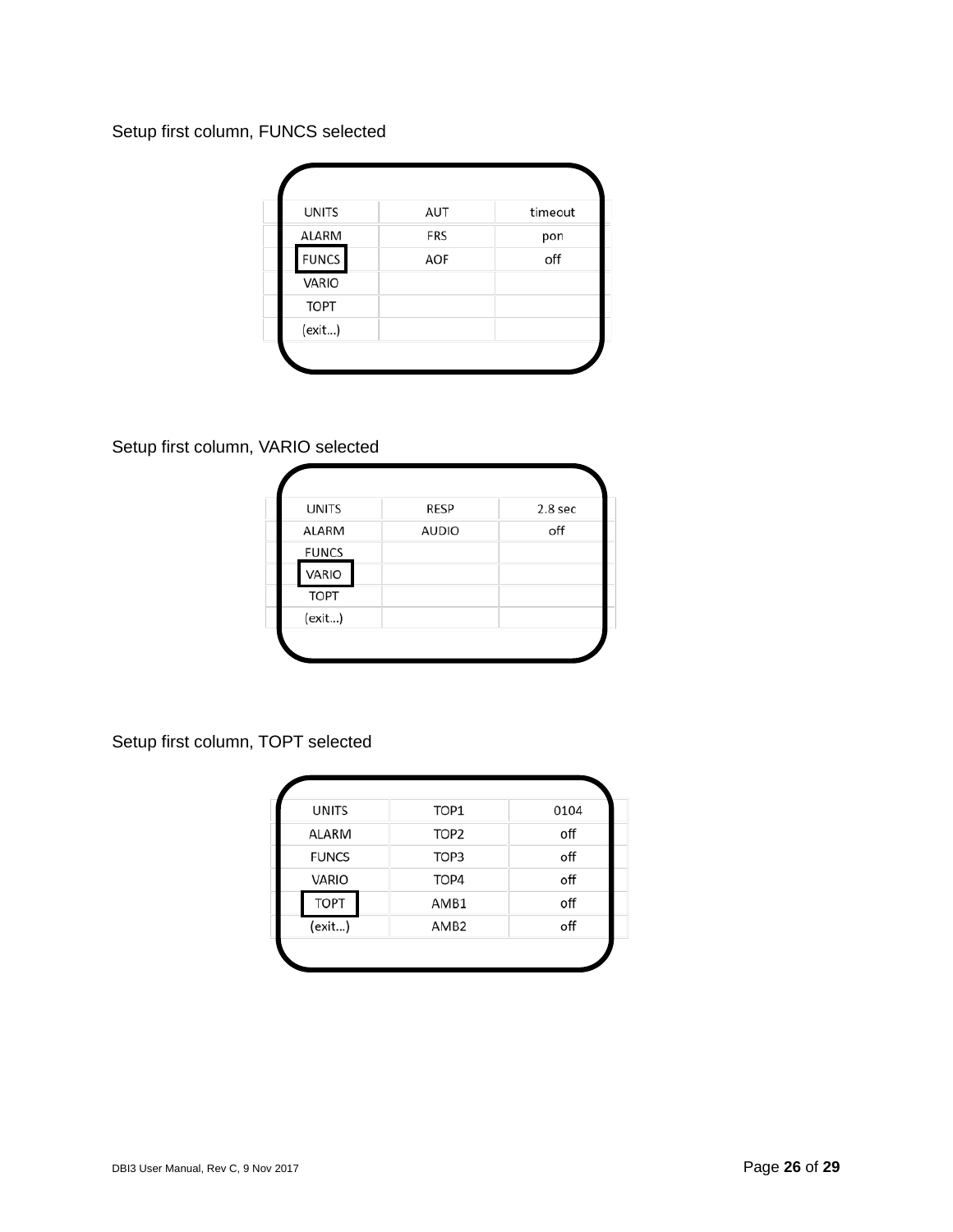#### **Setup references**

| Category<br><b>UNITS</b> | Quantity    | <b>Unit/Number</b>                                                                                                         | <b>Description</b>               |
|--------------------------|-------------|----------------------------------------------------------------------------------------------------------------------------|----------------------------------|
|                          | <b>ALT</b>  | feet<br>meter                                                                                                              | Altitude unit                    |
|                          | <b>ROC</b>  | fpm<br>mps                                                                                                                 | Rate Of Climb unit               |
|                          | <b>BAR</b>  | <b>InHg</b><br>hPa                                                                                                         | <b>Barometric setting</b>        |
|                          | <b>TEMP</b> | F<br>C                                                                                                                     | Temperature unit                 |
|                          | <b>SOG</b>  | knot<br>mps<br>kmh<br>mph                                                                                                  | Speed over ground unit           |
| <b>ALARM</b>             | Quantity    | <b>Unit/Number</b>                                                                                                         | <b>Description</b>               |
|                          | <b>ALTH</b> | 3000 to -400 ft<br>1000 to -125 m                                                                                          | Altitude hi warning value        |
|                          | <b>ALTL</b> | 3000 to -400 ft<br>1000 to -125 m                                                                                          | Altitude lo warning value        |
|                          | <b>CLMB</b> | <b>2000</b> to 0 fpm<br>10 to 0 mps                                                                                        | Climb warning value              |
|                          | <b>DESC</b> | <b>2000</b> to 0 fpm<br><b>10 to 0 mps</b>                                                                                 | Descend warning value            |
|                          | <b>TOPT</b> | 302 to 176 F 150 to 80<br>C                                                                                                | Top temperature<br>warning value |
| <b>FUNCS</b>             | Quantity    | <b>Unit/Number</b>                                                                                                         | <b>Description</b>               |
|                          | AUT         | off<br>static<br>timeout                                                                                                   | Altimeter unit toggle mode       |
|                          | <b>FRS</b>  | off<br>pon (power on)<br>toff (takeoff)<br>toff/C (takeoff with lap<br>clear)<br>lap/C (lap timer start<br>with lap clear) | Flight recorder start mode       |
|                          | <b>AOF</b>  | off<br>on                                                                                                                  | Instrument auto turn off mode    |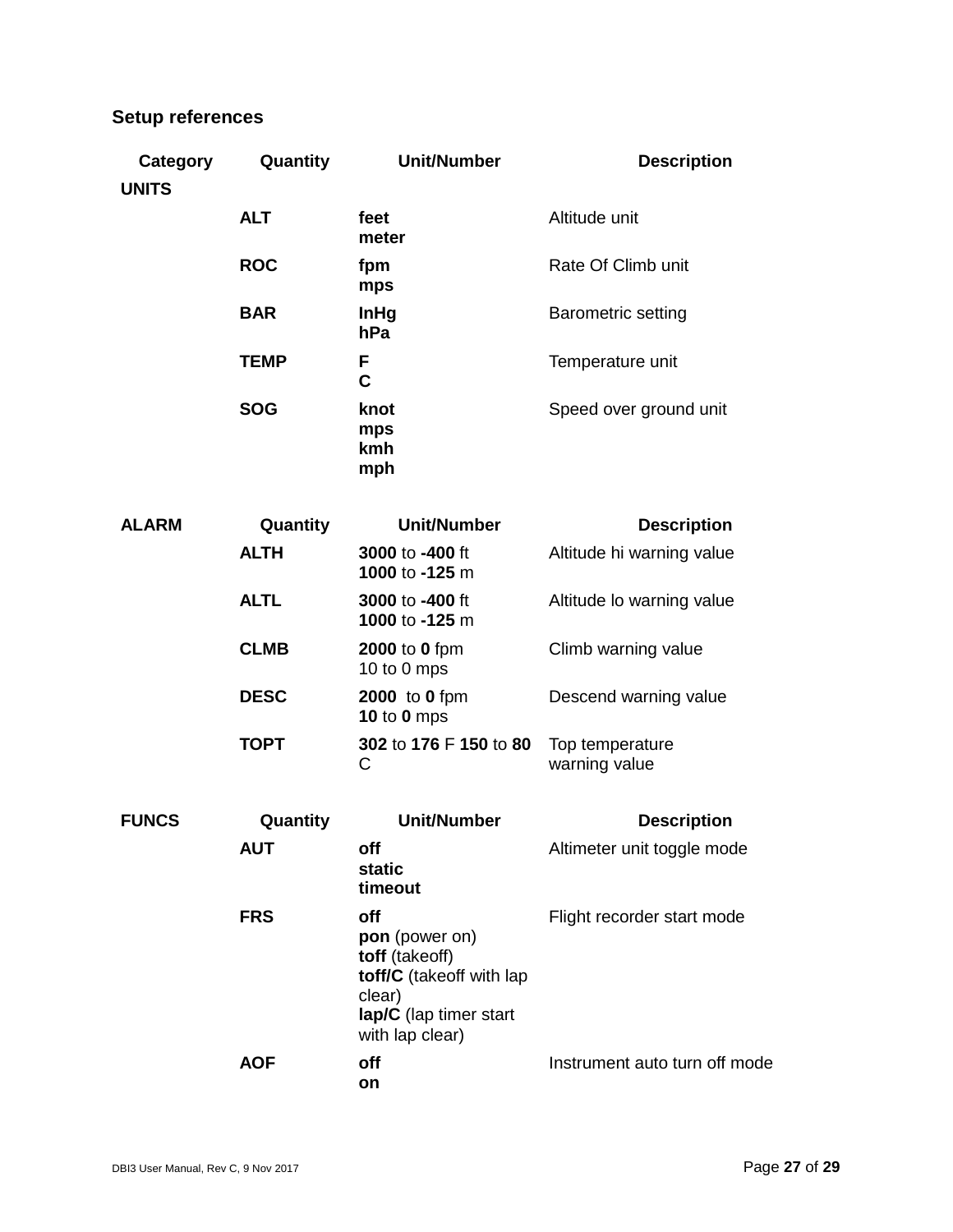| Quantity     | <b>Unit/Number</b> | <b>Description</b>    |
|--------------|--------------------|-----------------------|
| Quantity     | <b>Unit/Number</b> | <b>Description</b>    |
| <b>RESP</b>  | 1.2 to $6.0$ sec   | Response time value   |
| <b>AUDIO</b> | off<br><b>on</b>   | Variometer audio mode |
| Quantity     | <b>Unit/Number</b> | <b>Description</b>    |
| TOP1         | 0100 to 12000      | Top temp1 code        |
| TOP2         | 0100 to 12000      | Top temp2 code        |
| TOP3         | 0100 to 12000      | Top temp3 code        |
| TOP4         | 0100 to 12000      | Top temp4 code        |
|              |                    |                       |